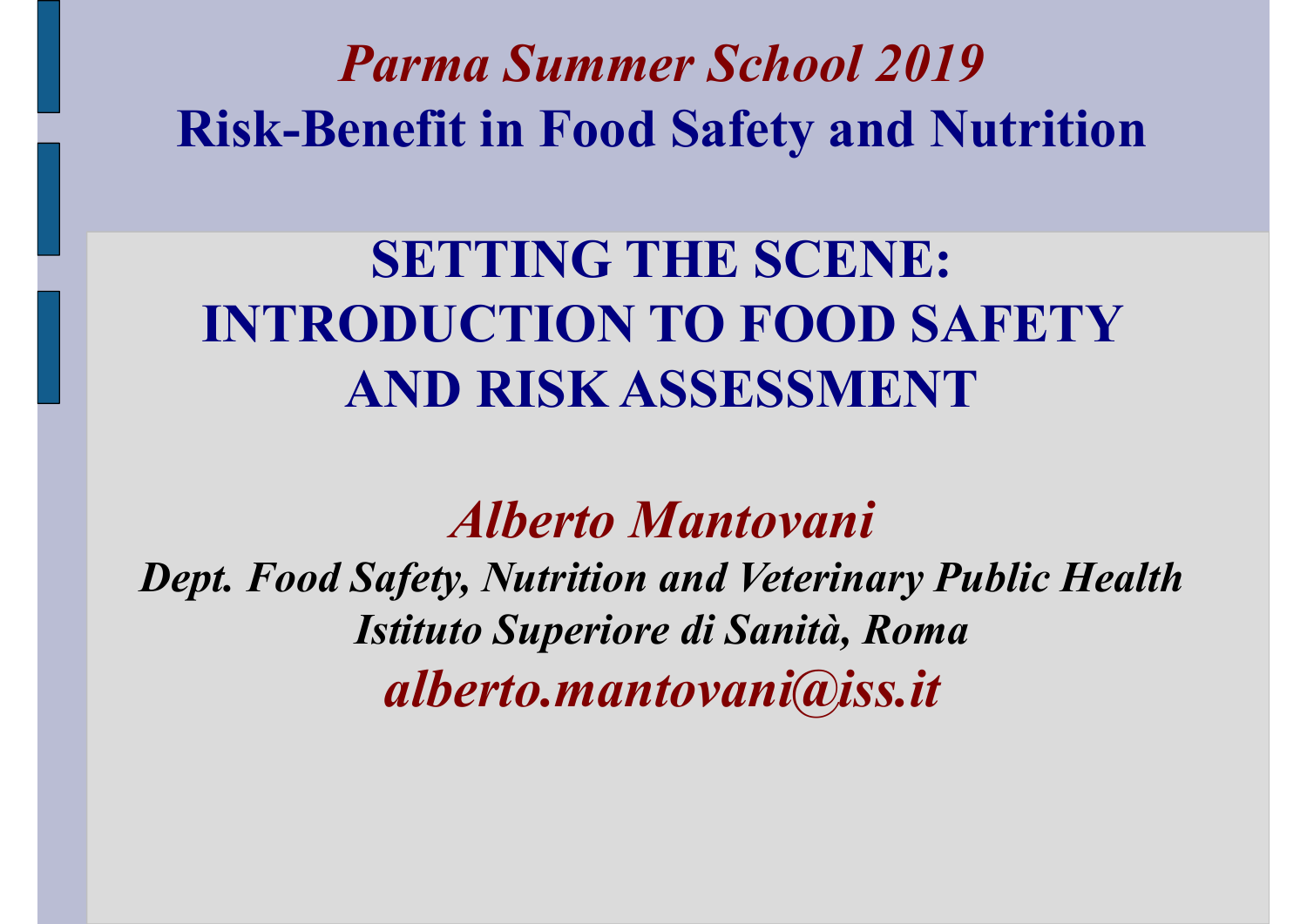# **RISK ASSESSMENT**

*Let's start with words* **EFSA Glossary**

*risk assessment*

**A specialised field of** *applied* **science that involves reviewing scientific data and studies in order to evaluate risks (function of probability x severity) associated with certain hazards. It involves** *four steps*

**hazard identification**

**hazard characterisation**

**exposure assessment**

**risk characterisation.**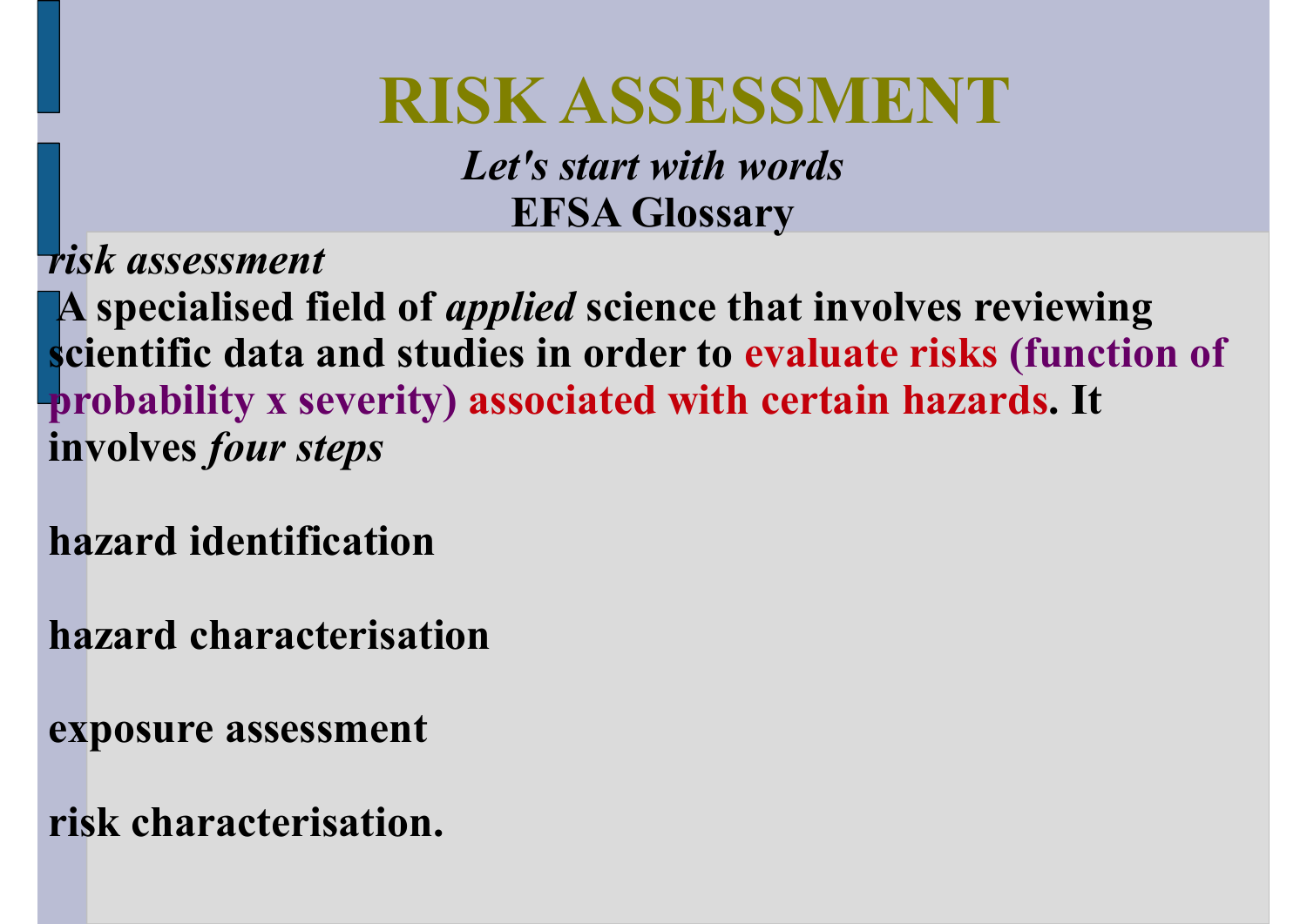## **RISK ASSESSMENT**

*Let's go on with words from EFSA glossary* **Hazard identification (***what is it?***) the identification of an agent as capable of causing adverse health effects**

**Hazard characterization (***how? at what dose levels?***) the nature of the adverse effects; if possible, an understanding of the doses involved and related responses.**

*Output***: an estimated dose that can be assumed in food or drinking water over a lifetime without presenting an appreciable risk to health**

**Exposure assessment (***how much?***) a thorough evaluation of who or what has been exposed to a hazard and a quantification of the amounts involved.**

**Risk Characterization**  $(1+2+3)$  the likelihood that an agent will cause **harm calculated in the light of the nature of the hazard and the extent to which people, animals, plants and/or the environment are exposed**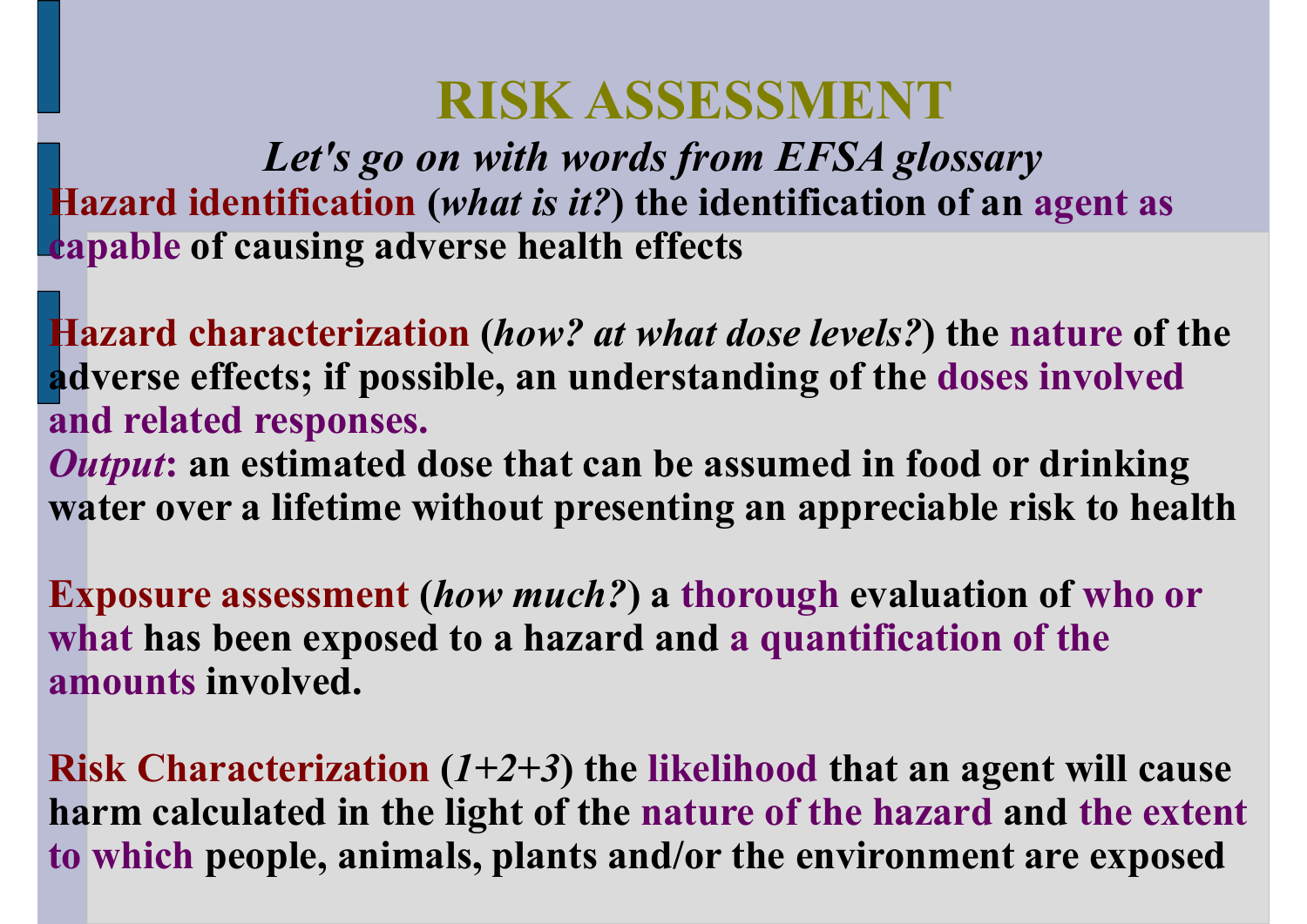## **RISK ASSESSMENT** *Mind*

**(EFSA Scientific Opinion on Risk Assessment Terminology, 2012)**

**hazards occurring in the food chain unintentionally (chemical and biological contaminants), typically**

**- not supported by a dossier, assessment relies on available data**

**- flexible formulation of Question (Terms of Reference, ToRs) depending on specific needs.**

**- estimate of risk = probability and magnitude of the occurrence of an adverse event.**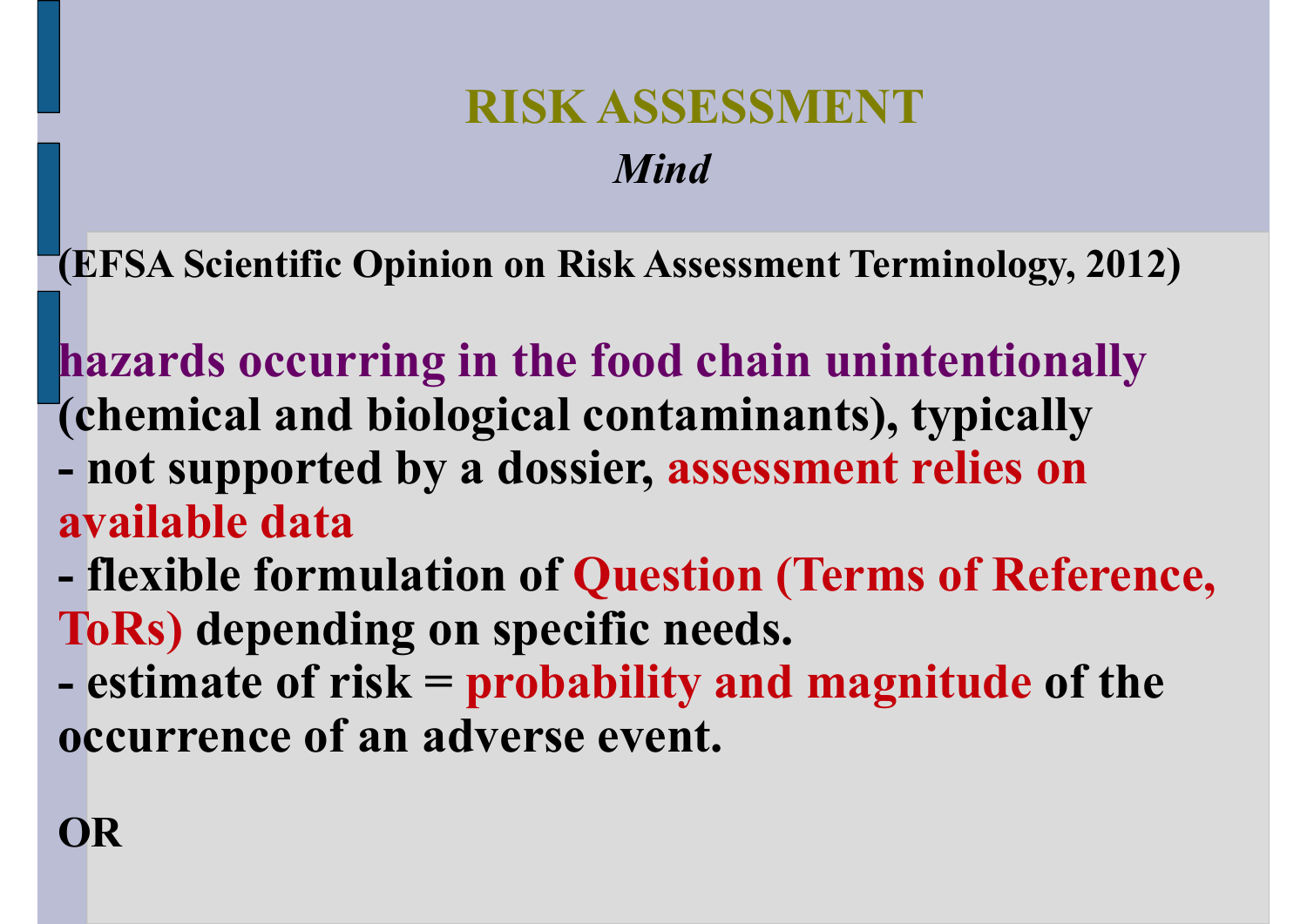### **RISK ASSESSMENT**

#### **...OR**

**-substances, products or processes intentionally added to the food chain (***from farm to fork***: GMO, plant protection products, feed additives, food additives, food contact materials, supplements, novel foods, nutrients)**

- **in most cases an "applicant" must provide data in accordance with sectorial legislation** *(standardized sets of toxicity tests***), and**
- **- ToRs need to be compatible with the sectoral legislation - assessment can be for multiple target populations (e-g., feed**
- **additives by FEEDAP Panel:** *target -intended use- species, consumers, users, environment***)**

**- outcome concludes on the safety, i.e. adverse effects will not result from exposure to an agent under defined circumstances (use of the pesticide X on apples, not strawberries, at the dose X, not 2X)**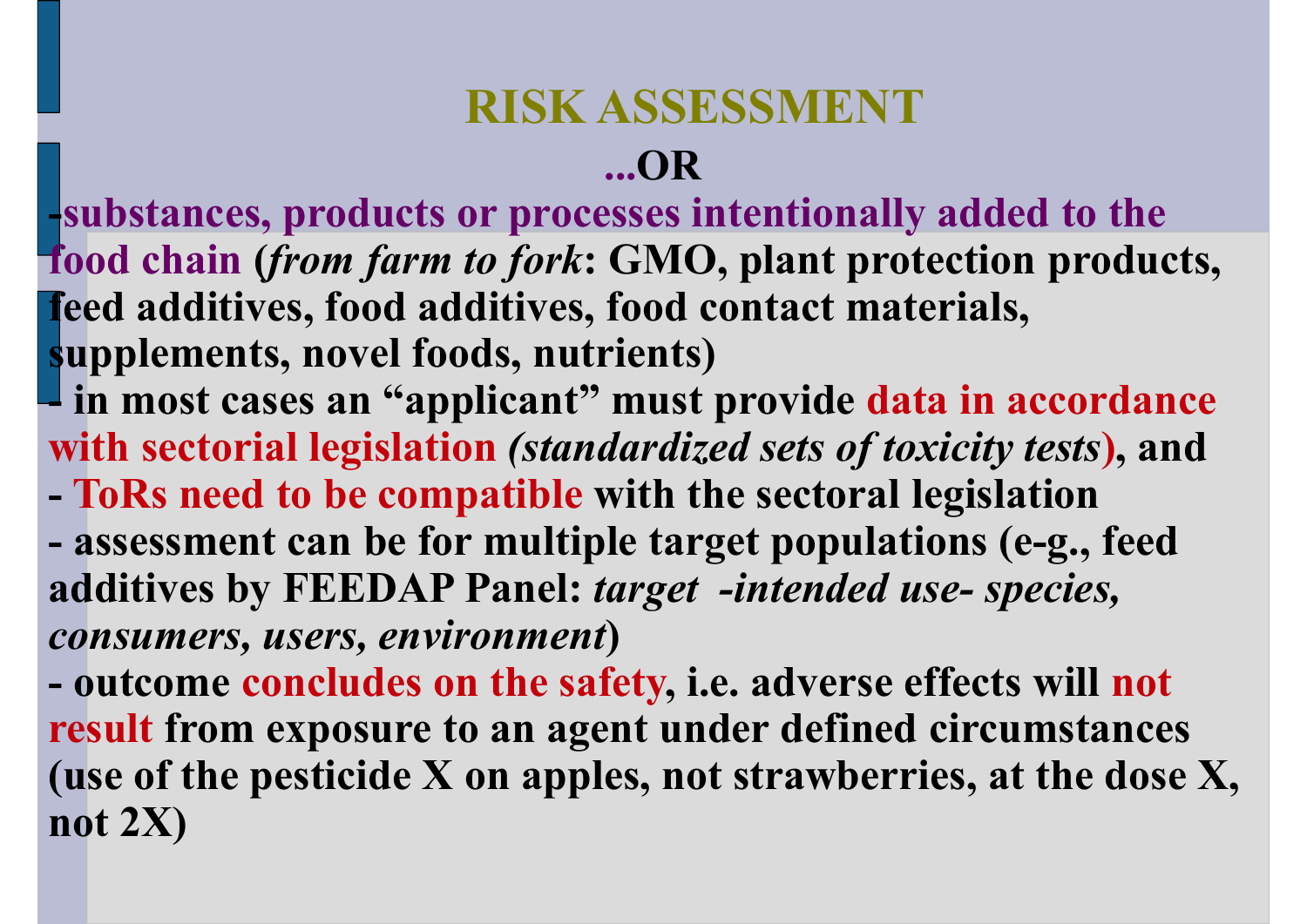## **Example of Risk Assessment**

*- Since the Summer School is on Risk-Benefit, let's take*

*A contaminant* **Methylmercury**

**that has a major role in the risk-benefit of fish**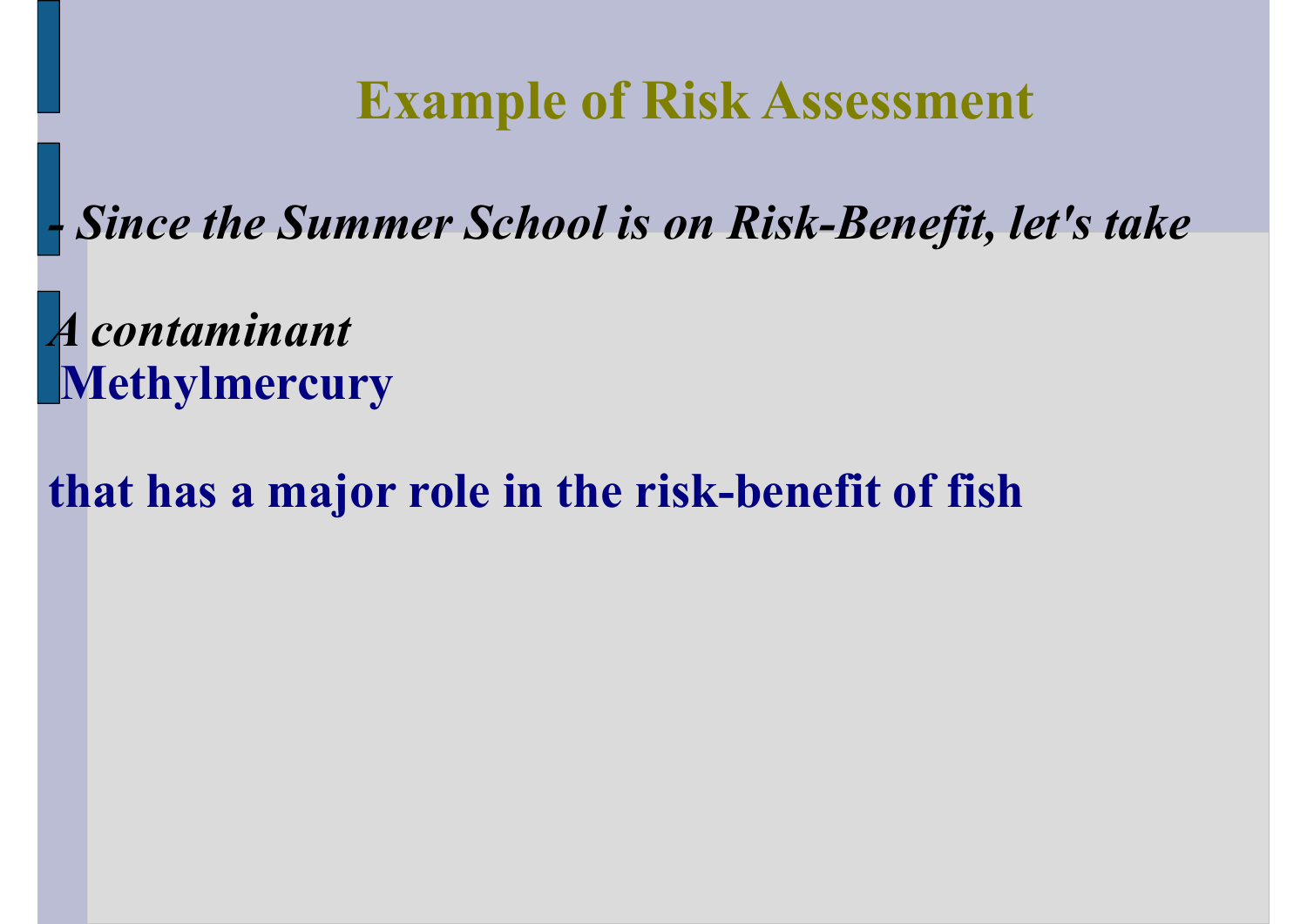**EFSA 2012: risk for public health related to the presence of mercury and methylmercury in food**

### **-** *Hazard identification***:**

**An environmental product of Mercury (Hg) released into the environment by mining, smelting, industrial activities, combustion of fossil fuels, as well as natural (soil geology)**

**MethylHg forms in aquatic environments biological (bacteria) and abiotic methylation of inorganic Hg rate depends on environmental conditions mostly sediments in fresh and ocean water but also in the water columns**

#### **Methylmercury is neurotoxic**

**and bioaccumulates and biomagnifies along the aquatic food chain; longlived carnivorous fish and marine mammals exhibit the highest contents.**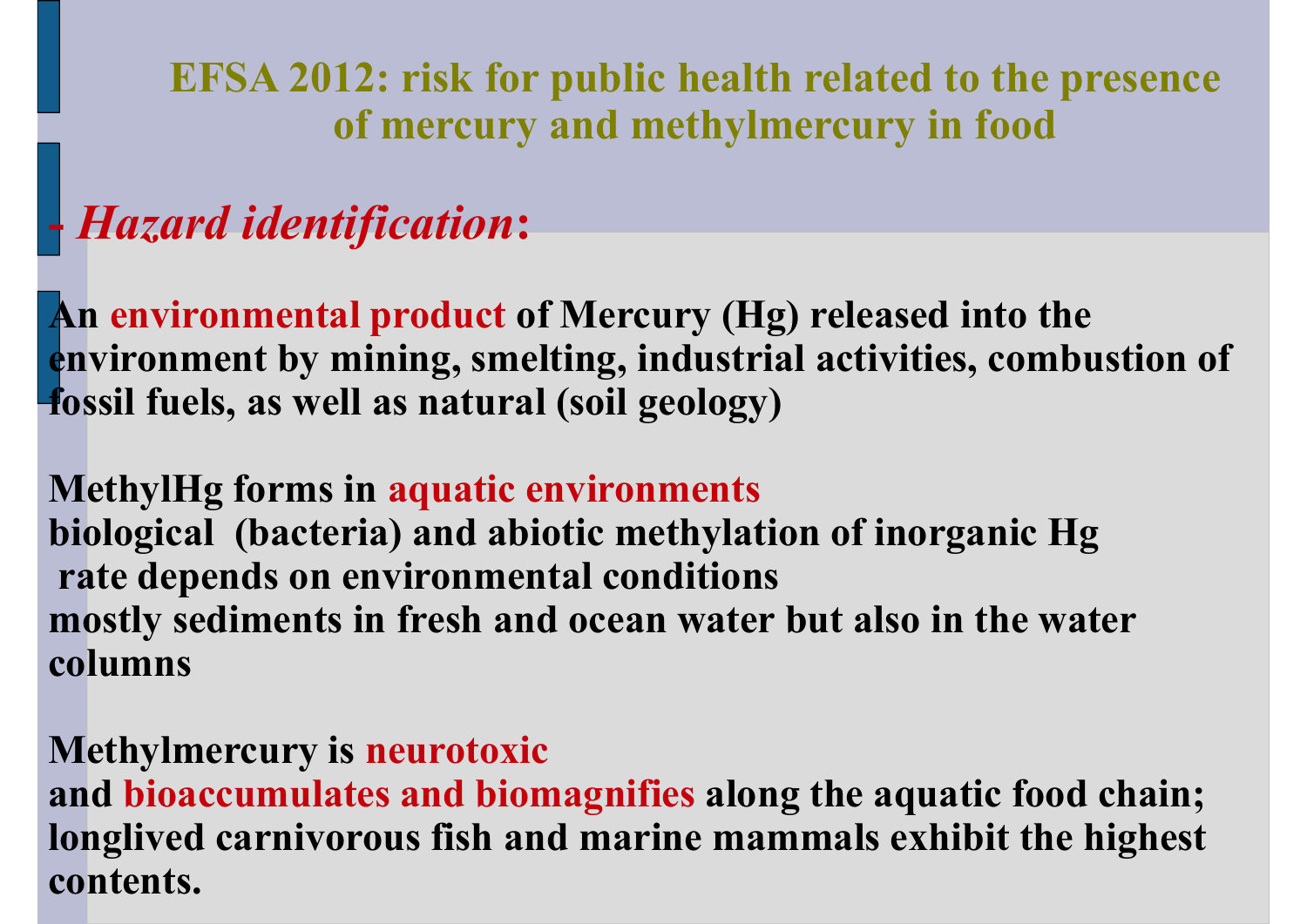### **Hazard Characterization**

**Rapidly and extensively absorbed in the gut, crosses placenta, blood-brai, blood-cerebrospinal fluid barriers.**

**While developmental immunnotoxicity (rats), cardiovascular effects in human adults (myocardial damage, heart rate) also deserve attention Developmental neurotoxicity (impaired neurodevelopmental scores) is the leading effect (=occurring at lowest dose)**

**Dose-response:** *robust data from human cohorts* **A "threshold" of 11.5 mg Hg/kg in maternal hair (biomarker of maternal burden in pregnancy) is derived from the dose-response between neurodevelopmental scores in small children and hair Hg maternal hair to maternal blood ratio is 250:1 = 46 μg/L as "threshold". By a simple (data-supported) one-compartment toxicokinetic model, the value of 46 μg/L in maternal blood is converted to a daily dietary mercury intake of 1.2 μg/kg b.w.**

*Benchmark dose (EFSA 2017)* **systematic use of all data in the dose-response curve to define a change in response (e.g., 5% increase in incidence), thus reducing uncertainties**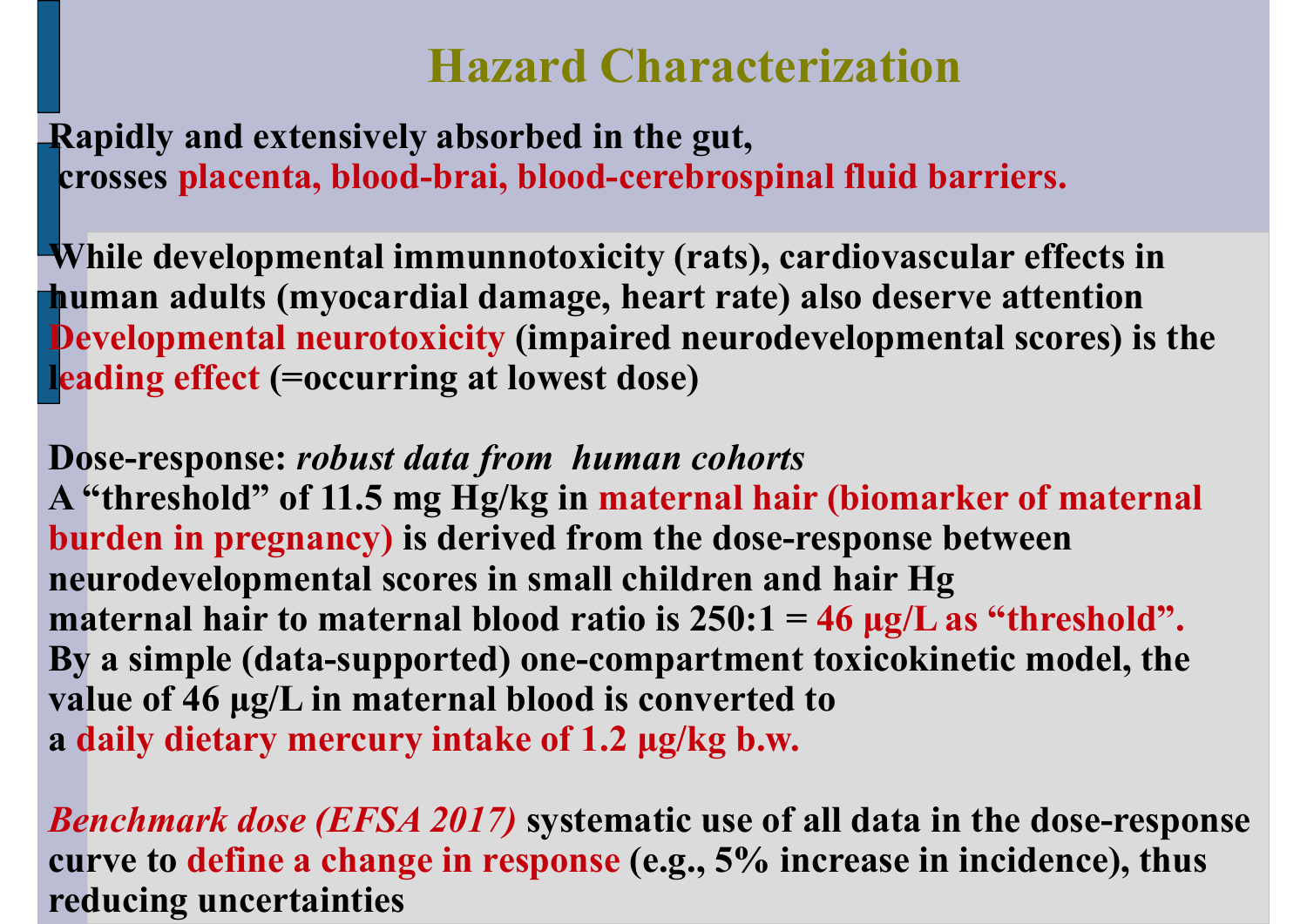### **Hazard Characterization: the outcome**

**Derivation of a Tolerable Weekly Intake Why** *weekly* **and not, as usual,** *daily***? MetHg is stored in the body**

**The "threshold" daily dietary mercury intake of 1.2 μg/kg b.w Is derived from human data, but some uncertainties must be taken into account**

- **a** *substance-specific, data-derived* **uncertainty factor of 2 to account for variation in the hair to blood ratio.**
- **a** *standard factor* **of 3.2 to account for interindividual variation in toxicokinetics =**

**total uncertainty factor of 6.4.**

**Tolerable weekly intake (TWI) of 1.3 μg/kg b.w. expressed as mercury in MetHg**

**This TWI provides a margin of safety of about 40 compared to the BencchMark Dose 5% (BMDL05)** *for the reduction in antibody response in rats.*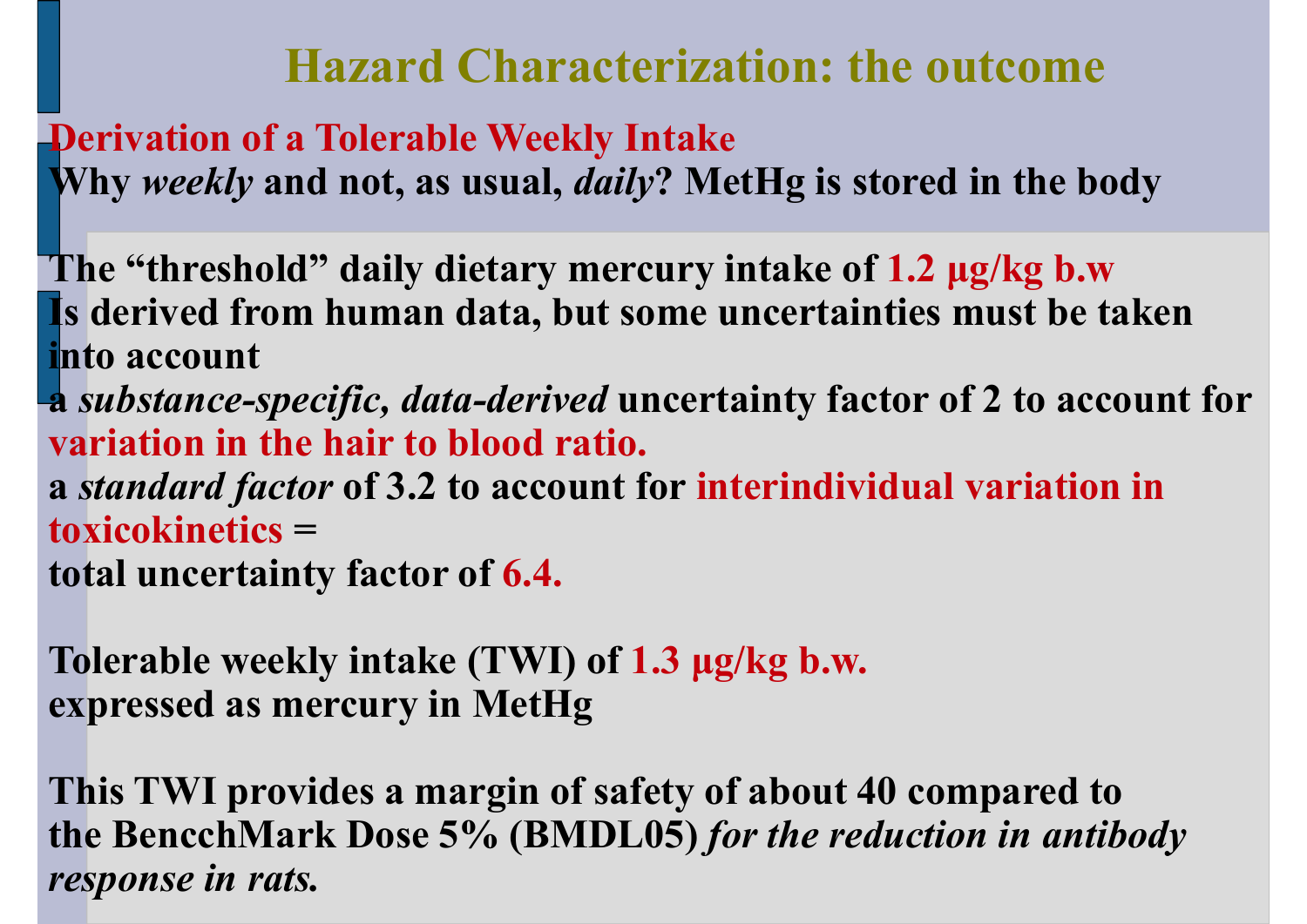### **Exposure Assessment**

**Fish is the food of concern for MethylHg, to a lesser extent also molluscs and crustaceans Large predatory fishes are more contaminated (tuna, swordfish, pike, cod) because they bioaccumulate (***large eats small***) No great differences between farmed and wild fish, when farmed fish is fed with meals from small marine organisms** (*also in the farm, large eats small*)

**Exposure of consumers varies with geographical areas (different geology or industrial emissions) and dietary habits (Italians eat much more tuna and swordfish than Slovakians)**

**based on the data submitted for** *total HG***, assuming conservatively that in fish** *almost 100%* **is made by MetHg and in crutaceans/molluscs** *80%* **considering that samples below the** *variable* **LOD/LOQs (left-censored) can contain 50%Hg of those values (approach Median-Bound, MB) And using the EFSA Food Consumption Data Base for different age groups (***(my diet and intake of food per kg bw at 3 years were different than today)*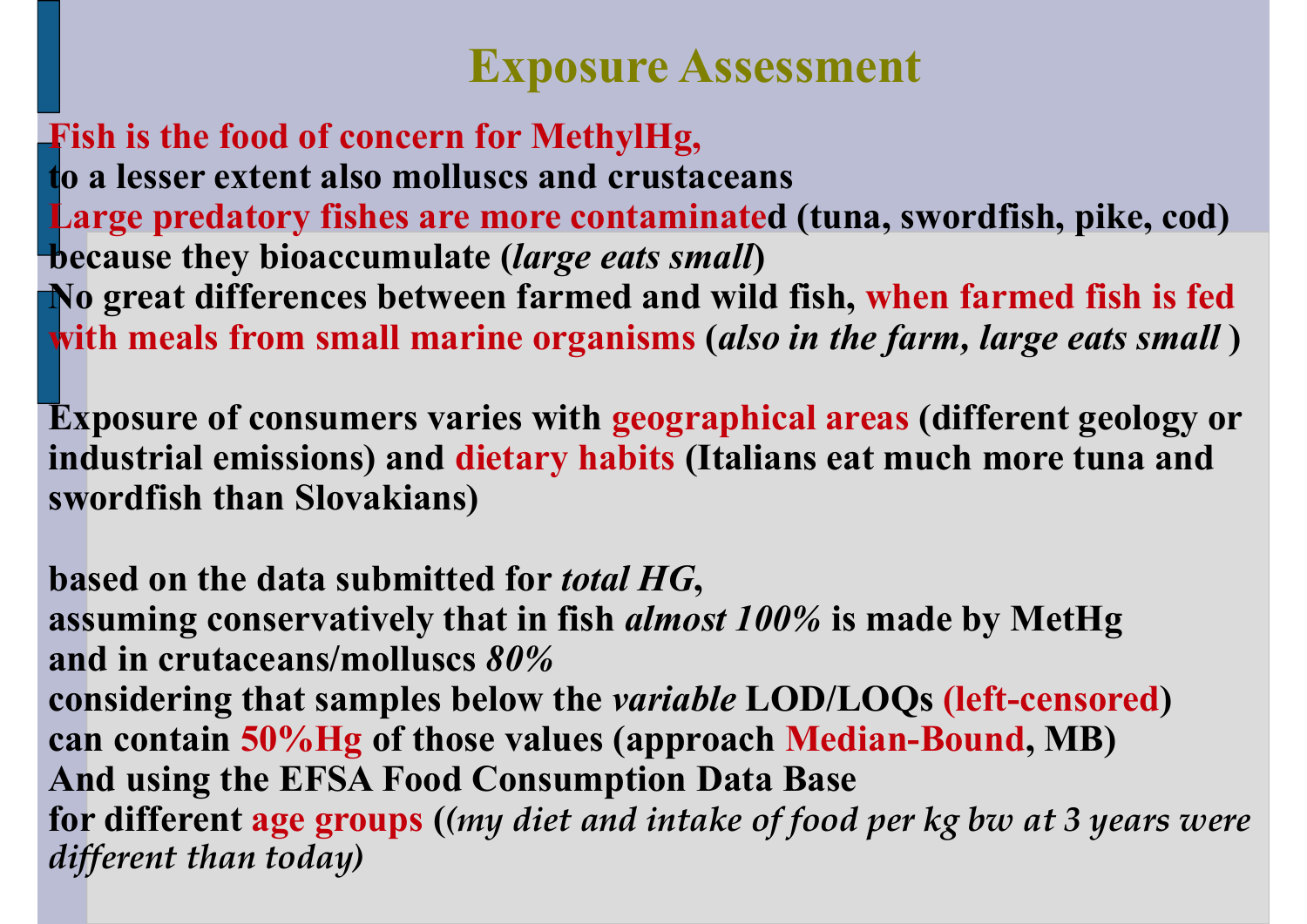#### **Exposure Assessment: outcome**

**Mean exposure: from 0.06 μg/kg bw/week in** *elderly (over 65)* **to 1.57 μg/kg bw/week in** *toddlers (1-3 years)*

**95th percentile (***in the general population, considering also nonconsumers***) : from 0.14 μg/kg bw /week in** *elderly* **to 5.05 μg/kg bw/week in** *adolescents (10-17 years)*

**high and frequent consumers of fish meat (95th of consumers only) from 0.54 μg/kg bw/week in** *elderly* **to 7.48 μg/kg bw/week in** *children (up to 10 years.*

*Mind:* **Data sets should give mean values and a distribution of values**

**"High consumers" are very important (the highly exposed ones) In general, considered at the 95th percentile of distribution (EU, 5% of population,** *some 9 millions people, it's a number..***)**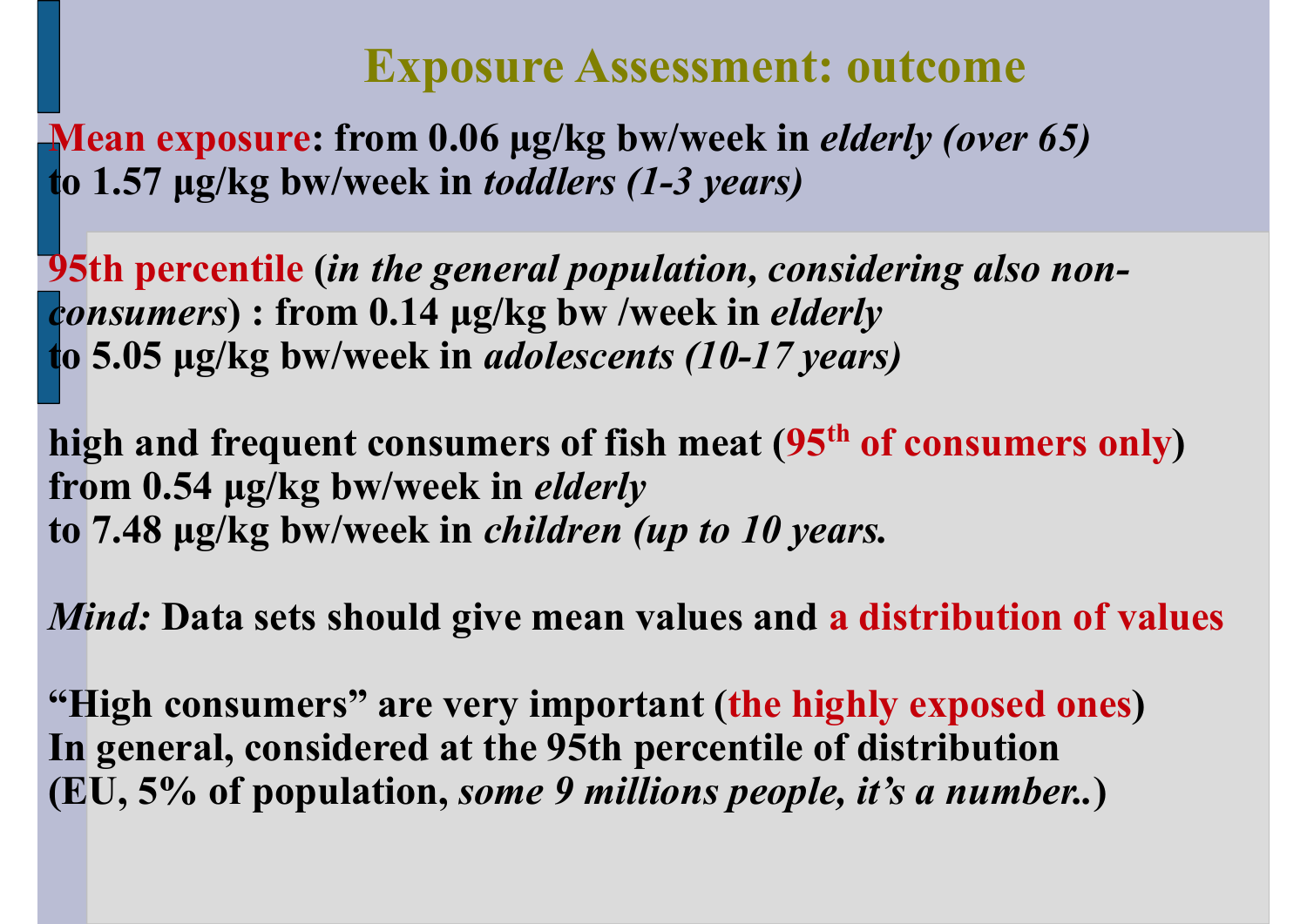### **Risk Characterization**

**Mean dietary exposure across age groups does not exceed the TWI with the exception of toddlers and children in some surveys.**

**High consumers are mostly close to or above the TWI, especially for younger age groups, in particular "high/frequent consumers" fmay exceed the TWI by** *up to six-fold.* **Unborn children are the most vulnerable group and pregnant women can be present among high consumers.**

#### **Biomonitoring data on blood and hair:**

**general EU population: methylHg exposure generally < TWI. higher concentrations in some population groups confirming the results of risk assessment modelling**

**Exposure to methylmercury above the TWI is of concern measures to reduce methylmercury exposure should consider the potential beneficial effects of fish consumption (e.g. replacing ingredients in feeds for farmed fish)**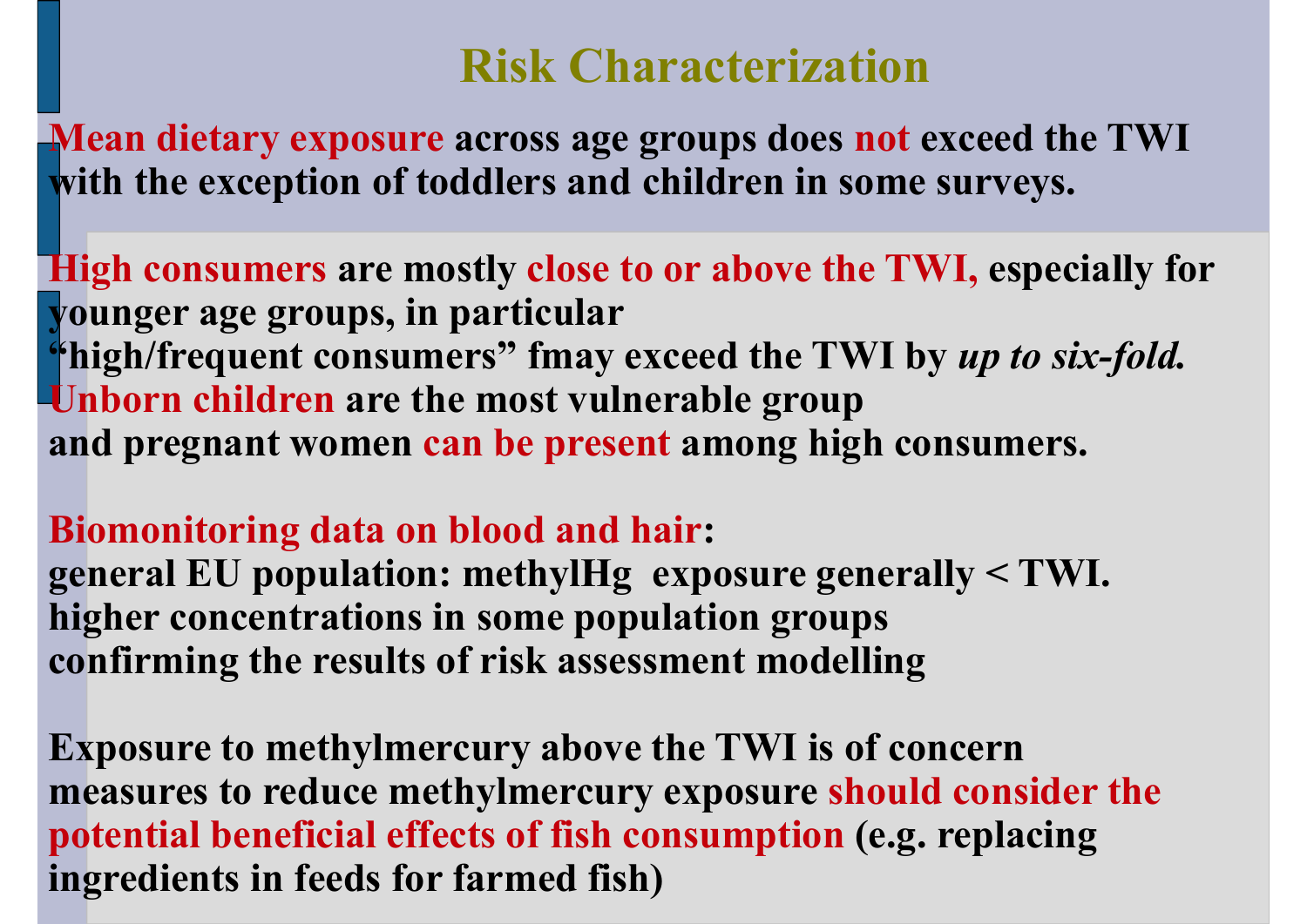# **Considerations**

#### **The biology of living organisms that produce our foods**

**- MethylHg levels are higher in long-lived, large predatory fishes** *And more from EFSA opinions*

**- Dioxins much higher in livers from sheep than cattle (EFSA, 2011) These highly toxic, endocrine-disrupting and bioaccumulating combustion by-products fall down on pastures from airborme particulates and adhere to the organic fraction of soil Sheep grazing behaviour leads to a much higher soil (hence dioxin) ingestion than cattle**

**- Arsenic (EFSA 2009) accumulates in Fish and seafood where is metabolized to organic compounds (arsenobetaine, arsenosugars) with weak or very weak toxicity Cereals and especially rice, as the highly toxic and carcinogenic inorganic As, which repreents the real concern for consumers**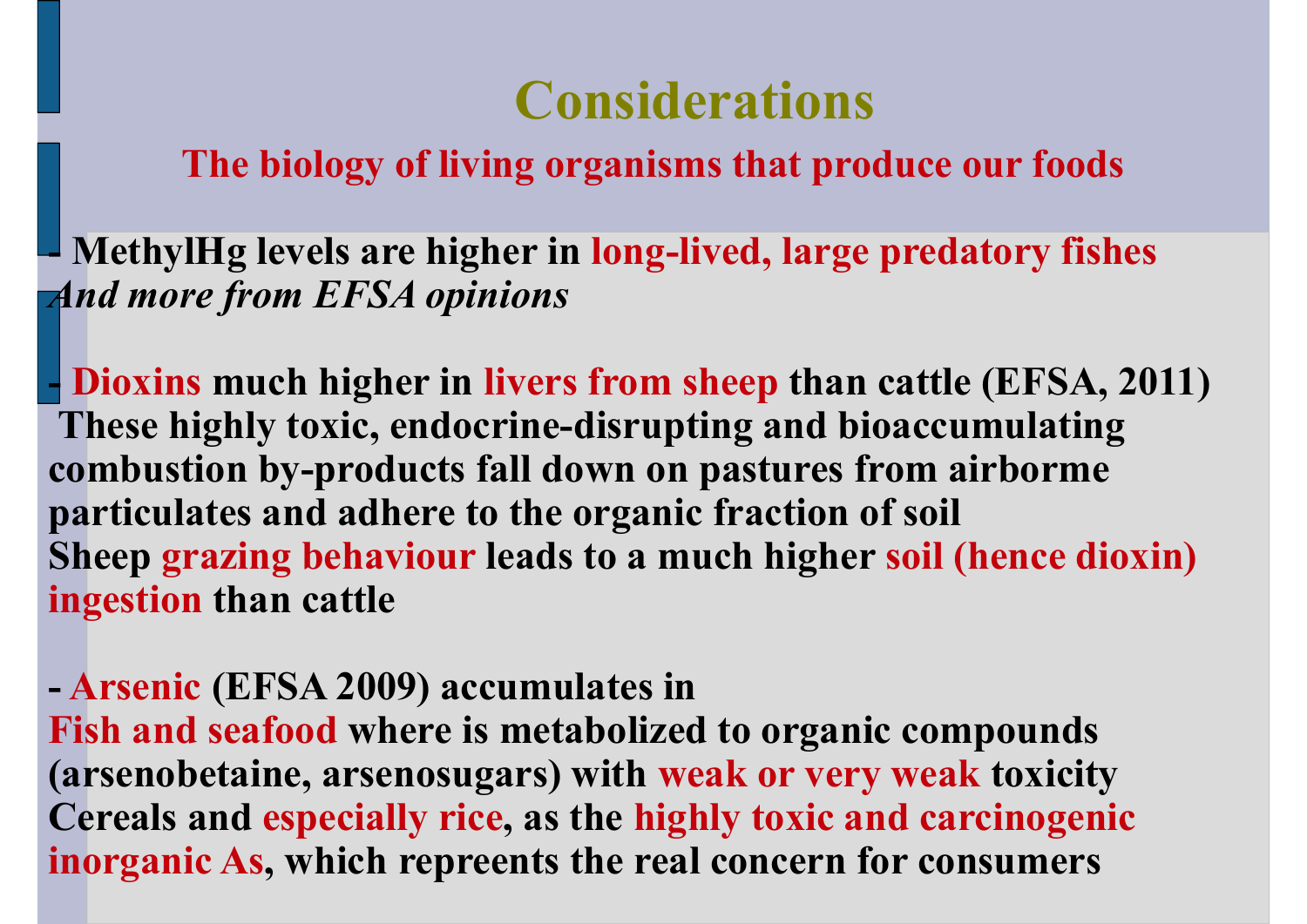## **Considerations: the human factors**

**Inequality in food safety:**

**people of low-income groups or countries are more exposed to the hazards (money + education):**

**New Zealand: the working class and Maori minority (low social status + traditions) eat a lot of fish and chips made with large predatory (bioacccumulating) and cheaper fishes (e.g., sharks) = higher intake of methylmercury (Karatela et al., 2011)**

**Dietary habits may mitigate the adverse impact of MetHg intake Communities consuming** *large and fatty fish* **are partly protected by MethylHg effects because of the maternal intake of n-3 long-chain polyunsaturated fatty acids (n-3 LCPUFAs) :**

**protective effect on neuro-development, especially prenatally See the different results of the Seychelles and Faer Oer cohorts: large fish consumption, but different fish species (Seychelles: high PUFAs)**

**(For a thorough discussion see** *EFSA 2015: benefits of fish/seafood consumption compared to the risks of methylmercury in fish/seafood***)**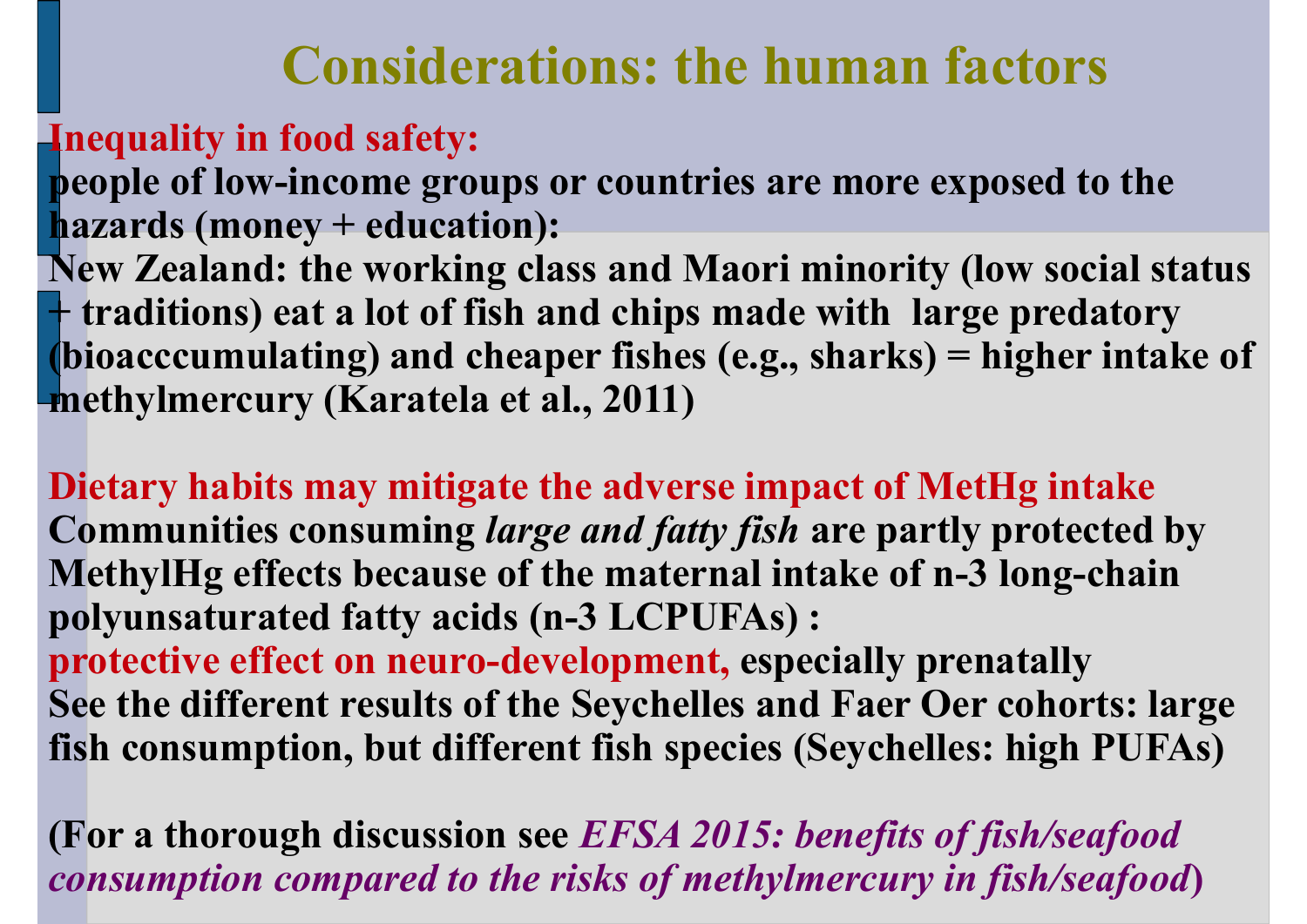## **Can we do a similar risk assessment for nutrients?**

**When nutrients have recognized toxicity (adverse effects at excess intakes** *Dose makes the poison***) (example: Vitamin A, teratogenic and enhancing the risk of osteoporosis, EFSA 2009)**

*YES*

- **When there are conditions of use/scenarios that need to be assessed (ToRs), in order to prevent an excess intake**
- **Two cases of Nutritional Feed Additives (the "nutritional supplements for food-producing farm animals) assessed by the FEEDAP Panel of EFSA**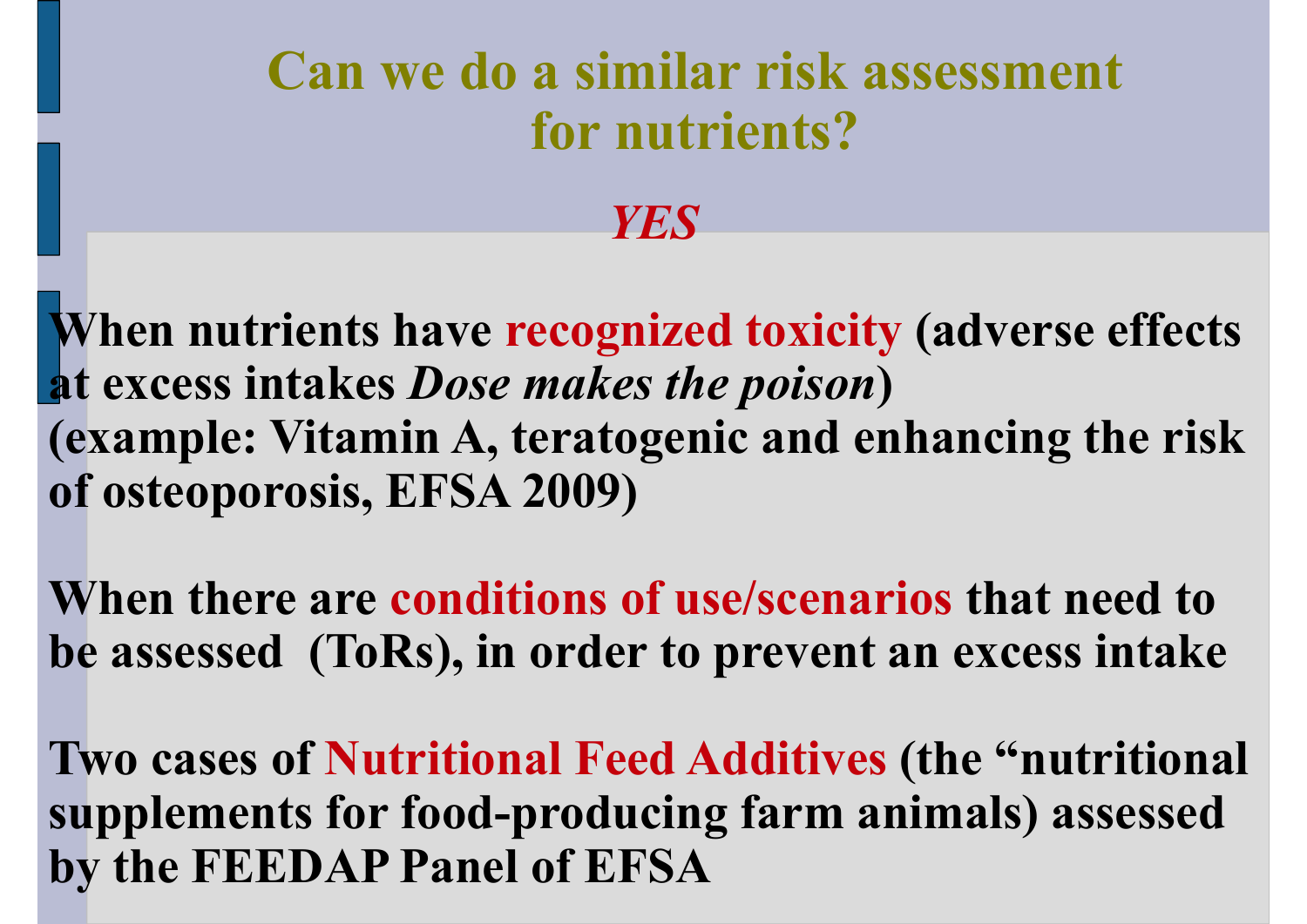# **General**

**Nutrients have a biphasic dose-response curve for adverse effects:**

**- Deficiency (usually the most important concern) which mitigates as the intake increases up to reaching**

**- Sufficient intake (no adverse effects expected)**

**- Excess (biochemical indicators then frank adverse effects as the intake increases)**

**The hazard characterization is often strongly dependent on age and gender (see the opinions of the EFSA NDA Panel on** *Dietary Reference Values (DRVs) for Nutrients*

**a summary of the DRV opinions published by EFSA in 2017**

**For most trace nutrients a Tolerable Upper Intake Level (UL) is set usually based on human studies (***e.g., UL for Vitamin D, EFSA 2012; updated for infants, 2018***)**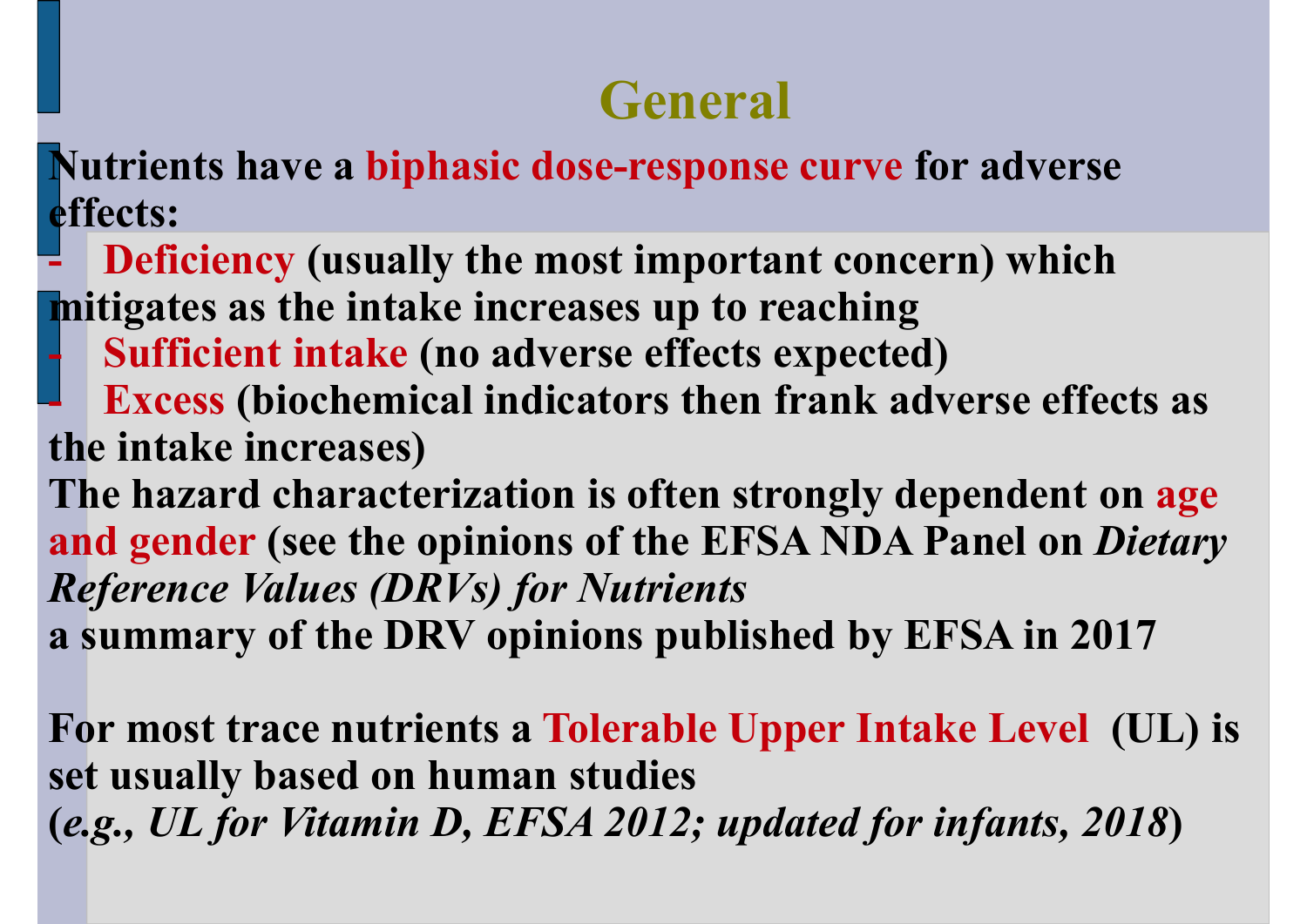## **Nutrients**

**nutritional additives are widely used in the EU to supplement animal feeds**

**maximum legal limits in feeds are established for the various species; they comprise supplemental levels plus the naturally present background (total levels)**

**in order to prevent adverse effects for animals, consumers, or even the users or environment (Cobalt, Copper, Zinc)**

**Key ToR for consumer safety**

**the** *proposed condition of use* **or** *the existing legal limits*

**do induce a deposition in edible tissues/products (meat, liver, fat, milk, eggs, fish flesh)**

**so that the intake through the products from supplemented animals** *plus* **the already existing background intake through the diet could be** *greater than the UL?*

**Sometimes YES**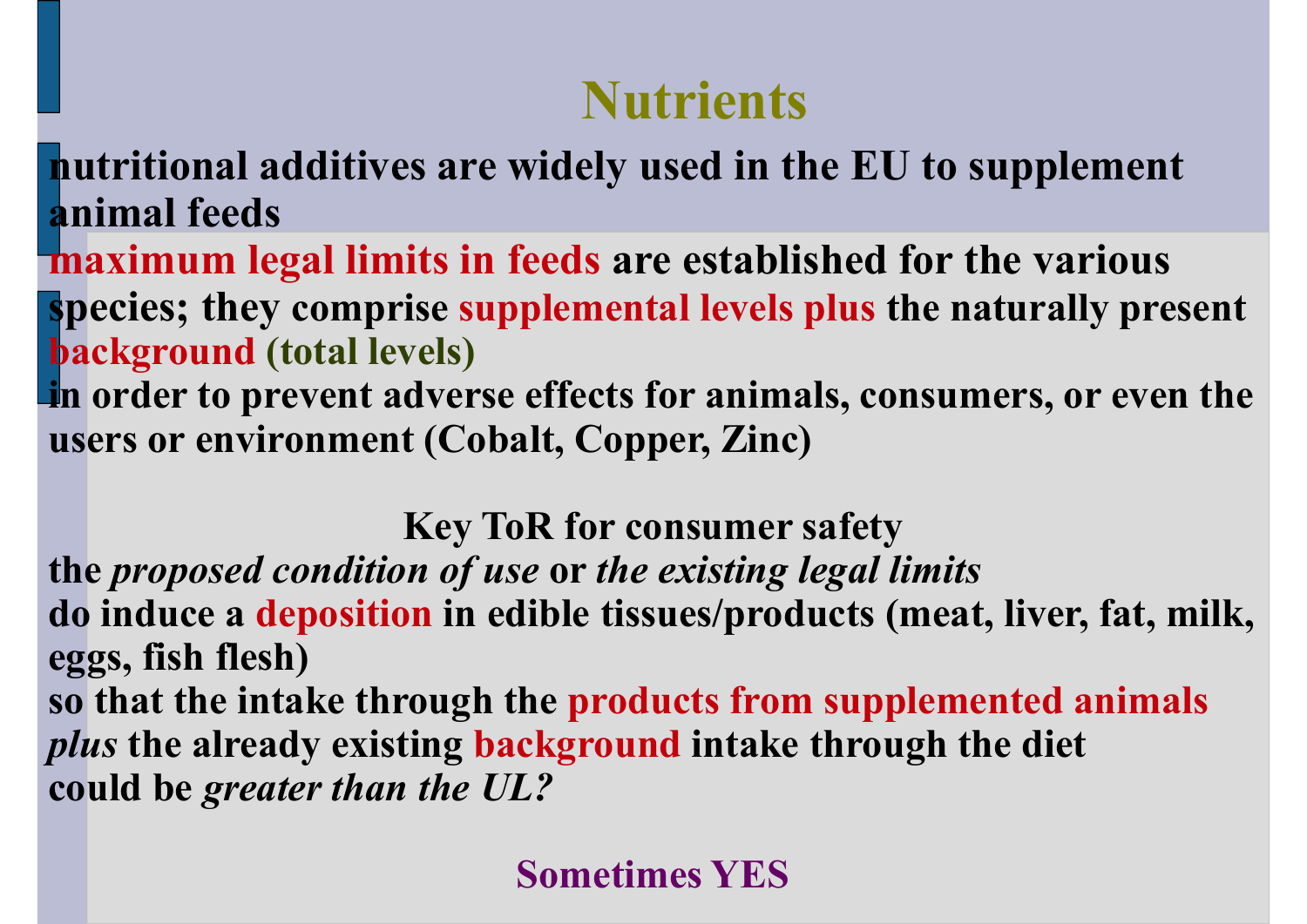### **Iodine**

**(EFSA FEEDAP 2005, updated in 2013)**

*A* **key endocrine active substance, ssential for thyroid function Excess causes endocrine disruption: hyperthyroidism and increased risk of thyroid autoimmunity in humans UL 600 μg/day (adults), 200 μg/day (1-3 yrs toddlers)**

**Feed supplementation especially important for dairy production and fertility**

**Concentrates in thyroid, specifically excreted in milk and eggs TOR: do the maximum EU permitted levels in feeds ensure that the intake of iodine by consumers would not exceed the UL?**

**Substantial risk to high consumers, primarily from milk and to a minor extent from eggs, due to high and specific carry-over and consumption rates (EFSA Food Consumption Data Base)**

**UL for adults exceeded by a factor of 2, for toddlers by a factor of 4 EFSA recommends to reduce the maximum permitted supplementation levels in feeds for dairy ruminants and laying hens, Maximum permitted levels are substantially higher than animal requirements, thus, a reduction would not impact on animal health**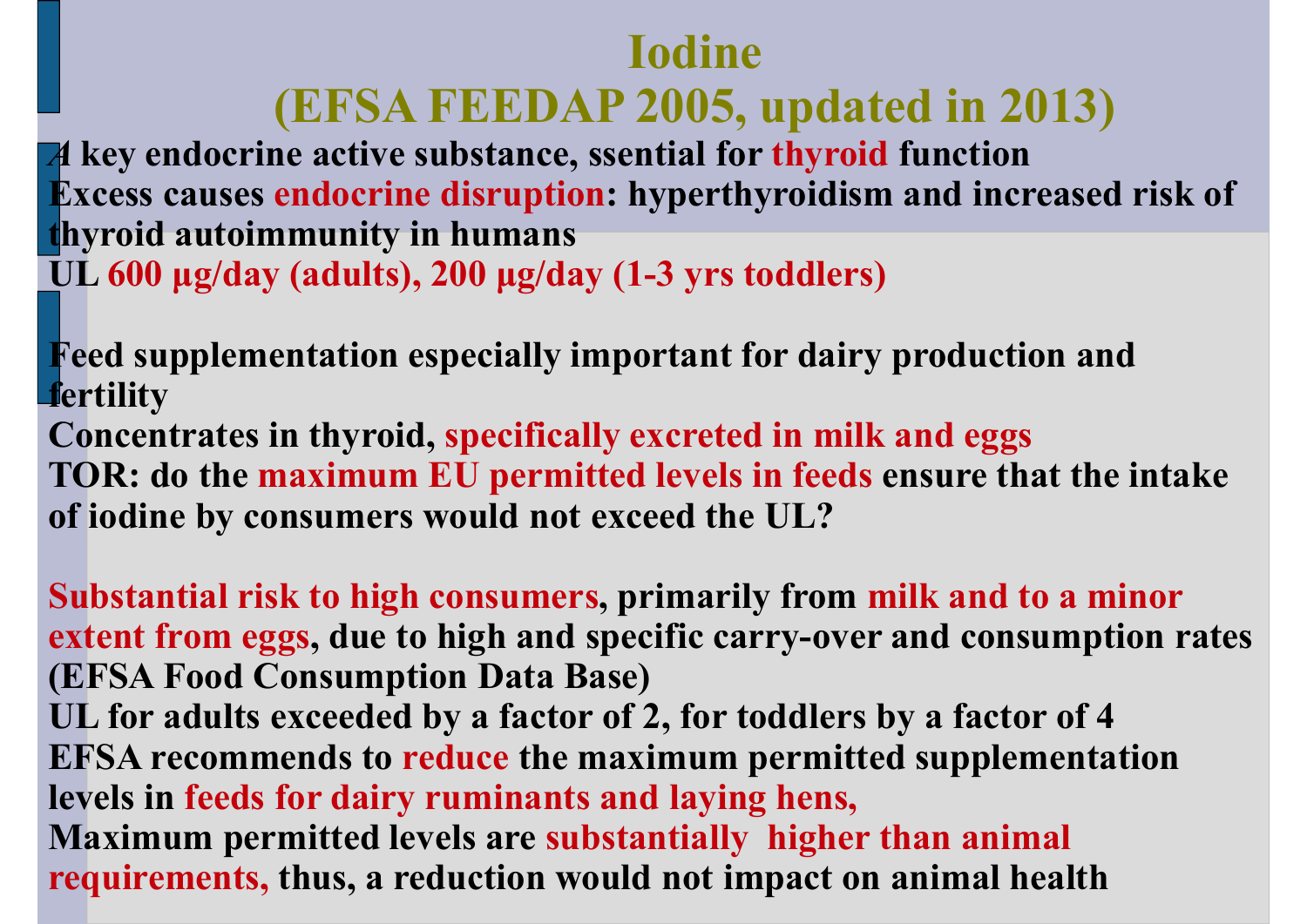### **Selenomethionine from selenized yeast (EFSA FEEDAP 2011)**

**Se is needed to support antioxidant activity in most body systems (and for synthesis of thyroid hormones) glutathione peroxidase activity: biomarker of bioavailable Se - Excess: "ectodermal" toxicity (hair/nail/teeth/skin/peripheral nerves lesions), increased prothrombin time for liver effect UL 300 μg/day (adults), 60 μg/day (1-3 yrs toddlers)**

**Feed supplementation with the highly bioavailable organic Se (selenomethionine) from selenzed yeast to improve Se absorption TOR: does the use of this specific product up to the maximum EU permitted levels of total Se in feeds ensure that the UL is not exceeded?**

**Selenomethionine deposits in tissues (including muscle) as methionine, acting as a Se "store" Almost double tissue deposition than inorganic Se UL for toddlers is passed due to meat/milk/eggs and background intake of Se in vegetables (toddlers eat more food per kg weight) EFSA recommends a specific supplementation level for organic Se (0.2 mg/kg feed) within the maxium total Se allowed in feeds (0.5 mg/kg)**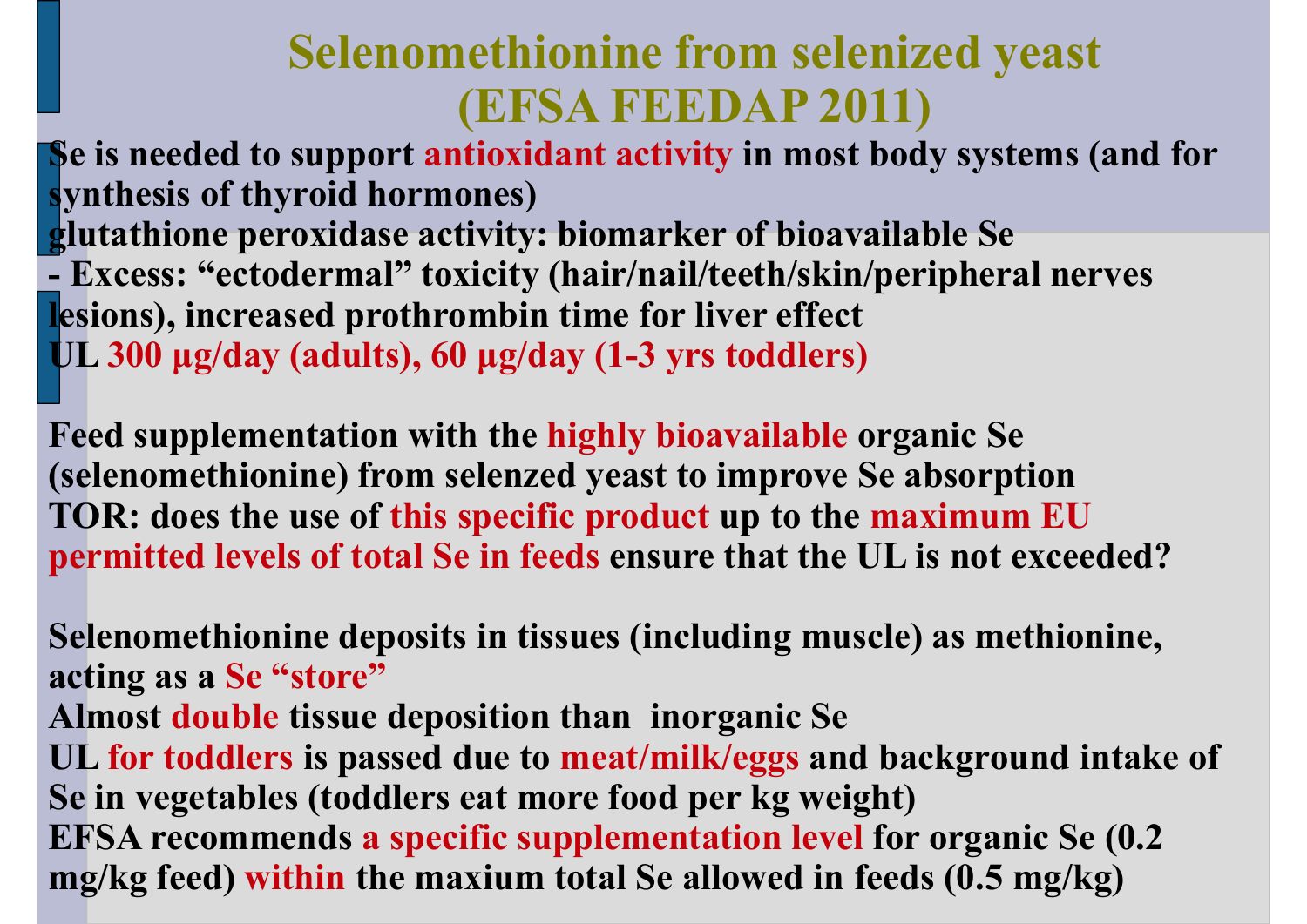## **A simple personal comment on these two case studies**

**Assessing the risk that consumer exposure will exceed the UL**

- **while assessing the fulfilment of animal nutrition needs (hence** *both* **animal health and production of foods of animal origin =** *food security***)**
- **may fit into the conceptual framework of risk-benefit assessment,**
- **with two distinct target populations (consumers and farm animals)**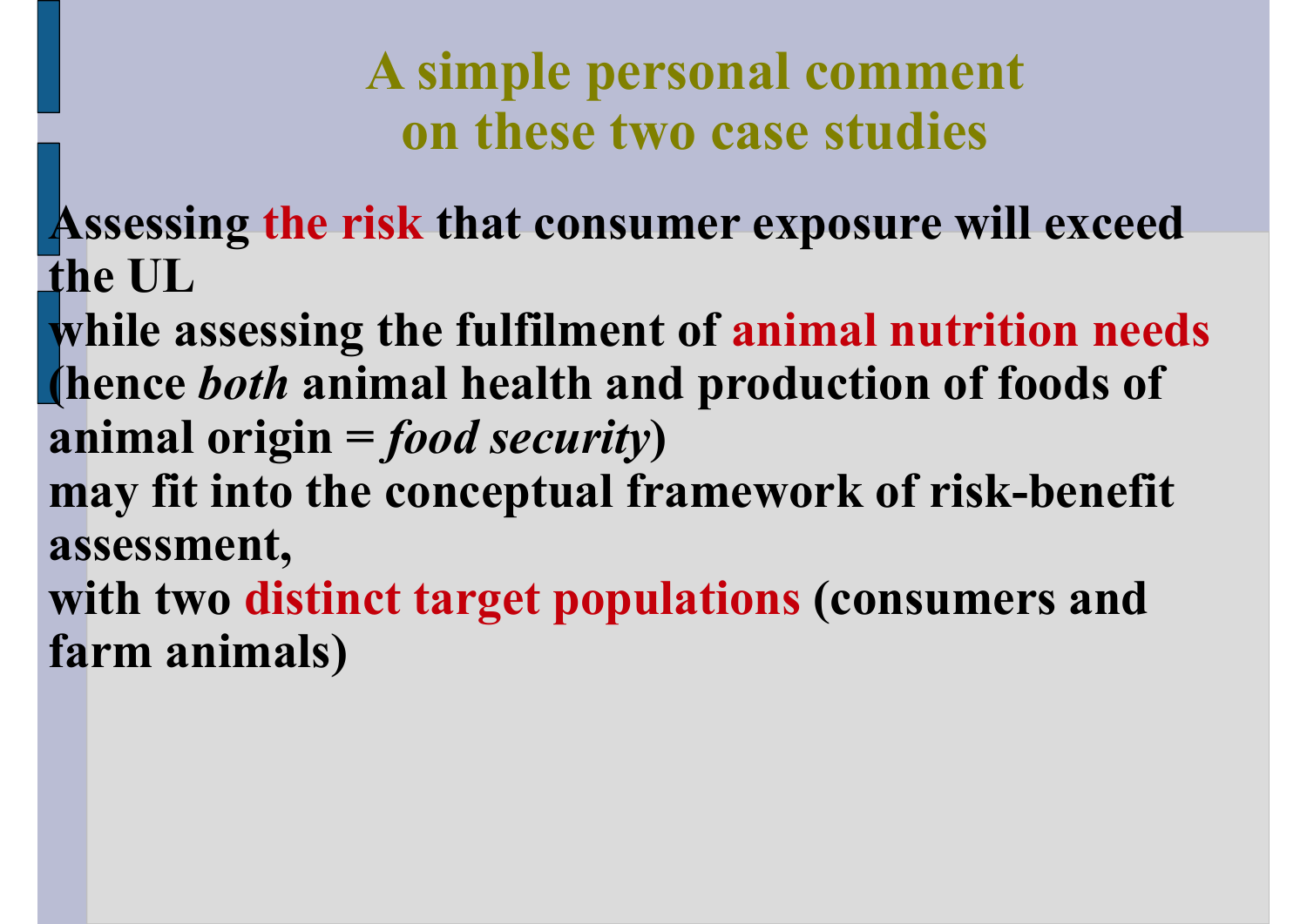# **And now Four shots on**

# **Four evolving (work still in progress)**

### **Risk assessment topics**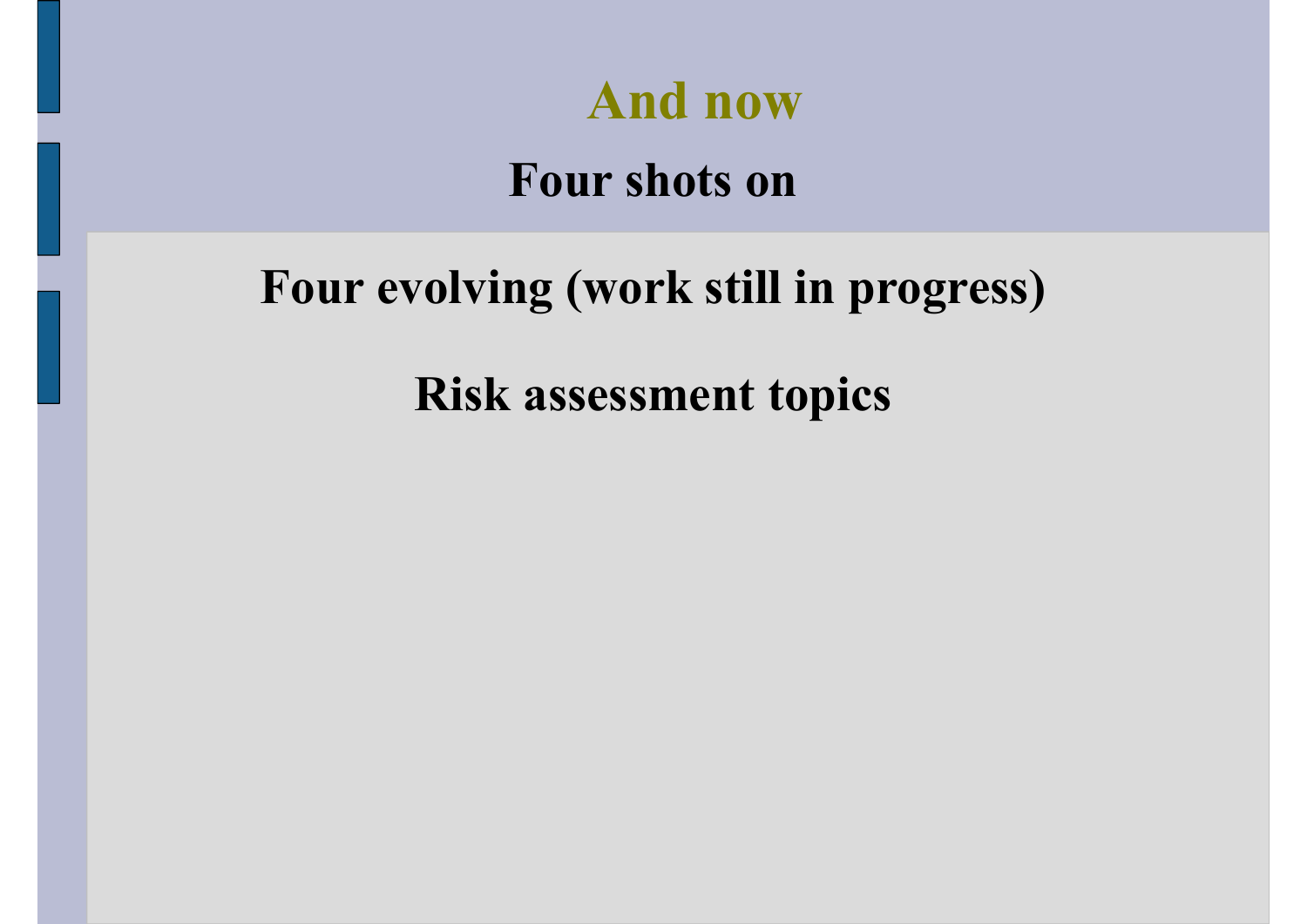### **Shot 1**

### **Hazard Identification**

### **Identification of residues/metabolites of toxicological relevance**

**Panel on Plant Protection Products and their Residues Guidance on the establishment of the residue definition for dietary risk assessment (EFSA 2016)**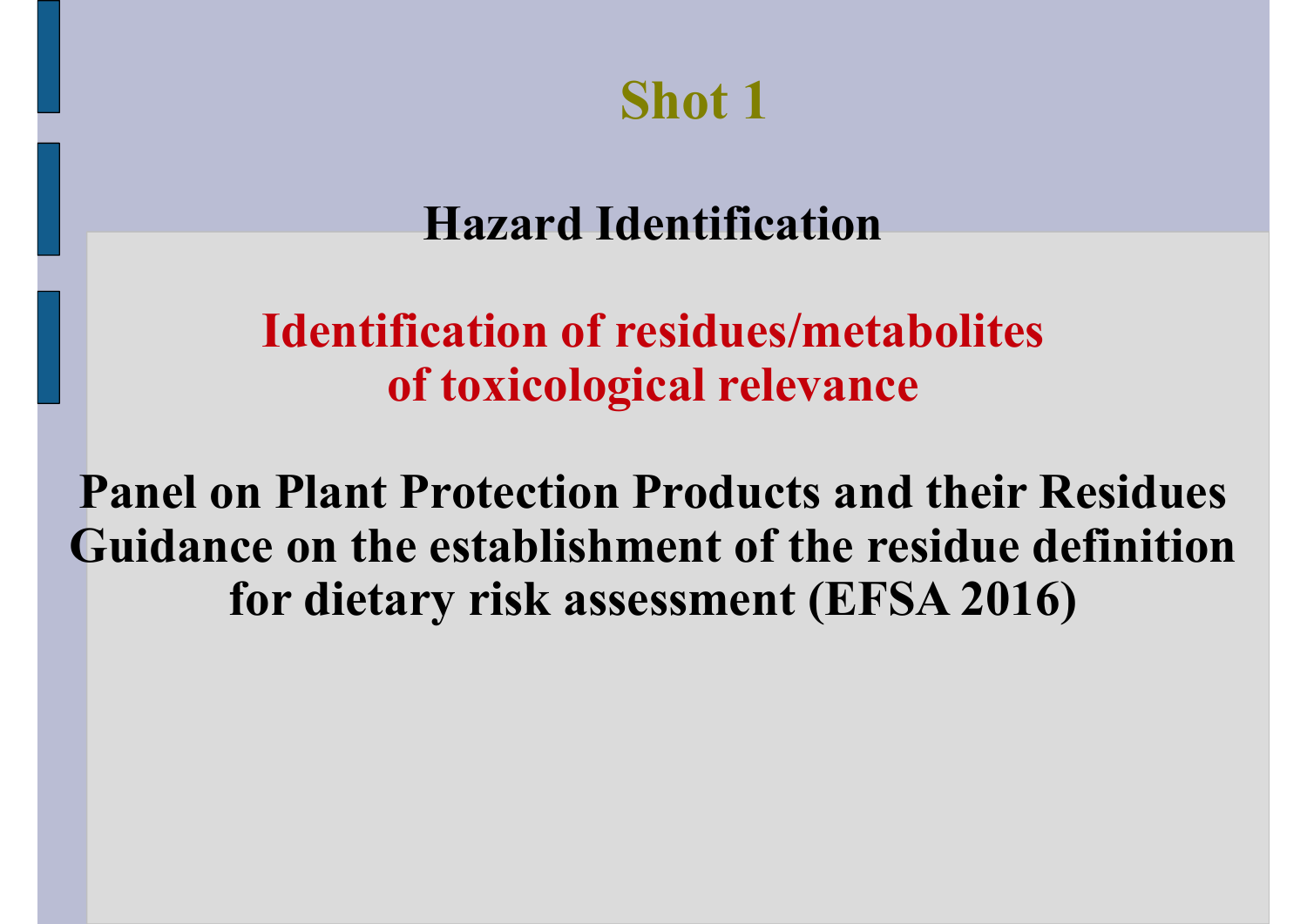**Pesticide residues often do not coincide with the parent substance Identification of all residues resulting from abiotic (temperature, humidity) or biotic (microbial, plant metabolism) transformation - comparable hazard (possible different potency) with the parent substance - qualitatively different profile transformation processes might produce a high-concern metabolite (eg, genotoxic) from a low concern substance**

**Stepwise process of residue characterization**

**- Tier 1: genotoxicity potential (ability to damage DNA, no threshold identified): thorough screen** *in silico,* **1) by Quantitative Structure Activity Relationship, 2) by read-across with structurally similar substances**

**- other high-concern hazards (developmental toxicity, endocrine disruption, etc.) QSAR still uncertain, but screen by read-across possible**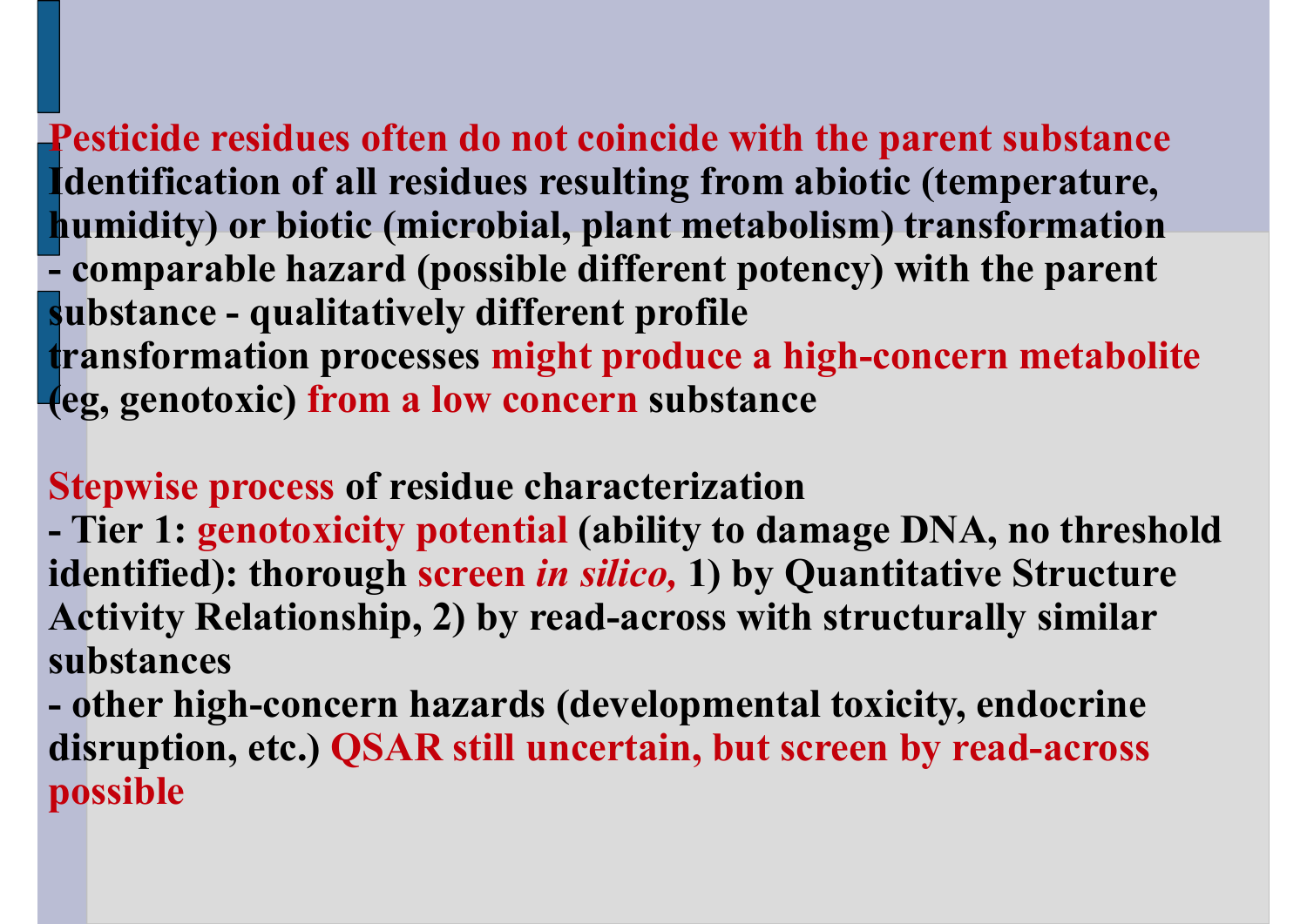#### **IS IT SO IMPORTANT? DEFINITELY SO for PESTICIDES,**

#### **(examples from 2016 Guidance)**

**- azole fungicide** *Epoxyconazole***: developmental toxicity and endocrine disruption (steroid synthesis inhibitor) 68 metabolites identified screened by QSAR/read across: some can be** *more active* **than parent and** *should be tested* **in vitro/in vivo - non-genotoxic fungicide** *Spiroxamine***: based on QSAR,**

**genotoxic concerns are not excluded for 7 out of 45 metabolites belonging to** *three groups* **of chemical structures**

**(EFSA 2019) for two out of five groundwater metabolites of the herbicide** *terbuthylazine***, specific toxicity should be adressed not identified as a metabolite in rast treated with terbuthylazine (= not tested in toxicity studies), nor sufficiently similar structure to tested substances (=no read-across feasible)**

*Not just pesticides***: for instance not intentionally added substances (impurities, reaction/degradation products) from food contact materials**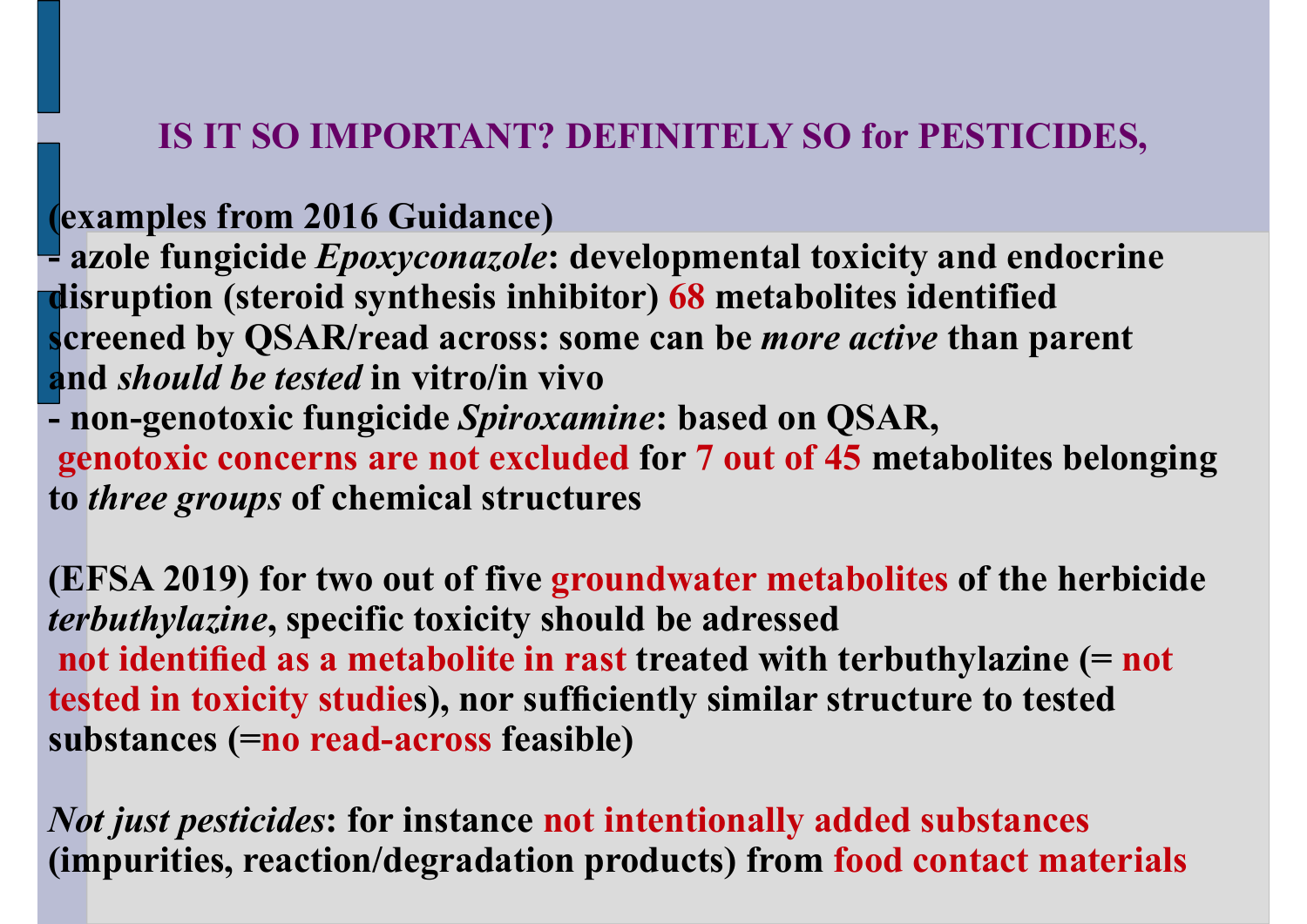### **Shot 2**

**Hazard Characterization**

**Use of Adverse Outcome Pathhways (AOP)**

**Panel on Plant Protection Products and their Residues Investigation into experimental toxicological properties of plant protection products having a potential link to Parkinson's disease and childhood leukaemia (EFSA 2017)**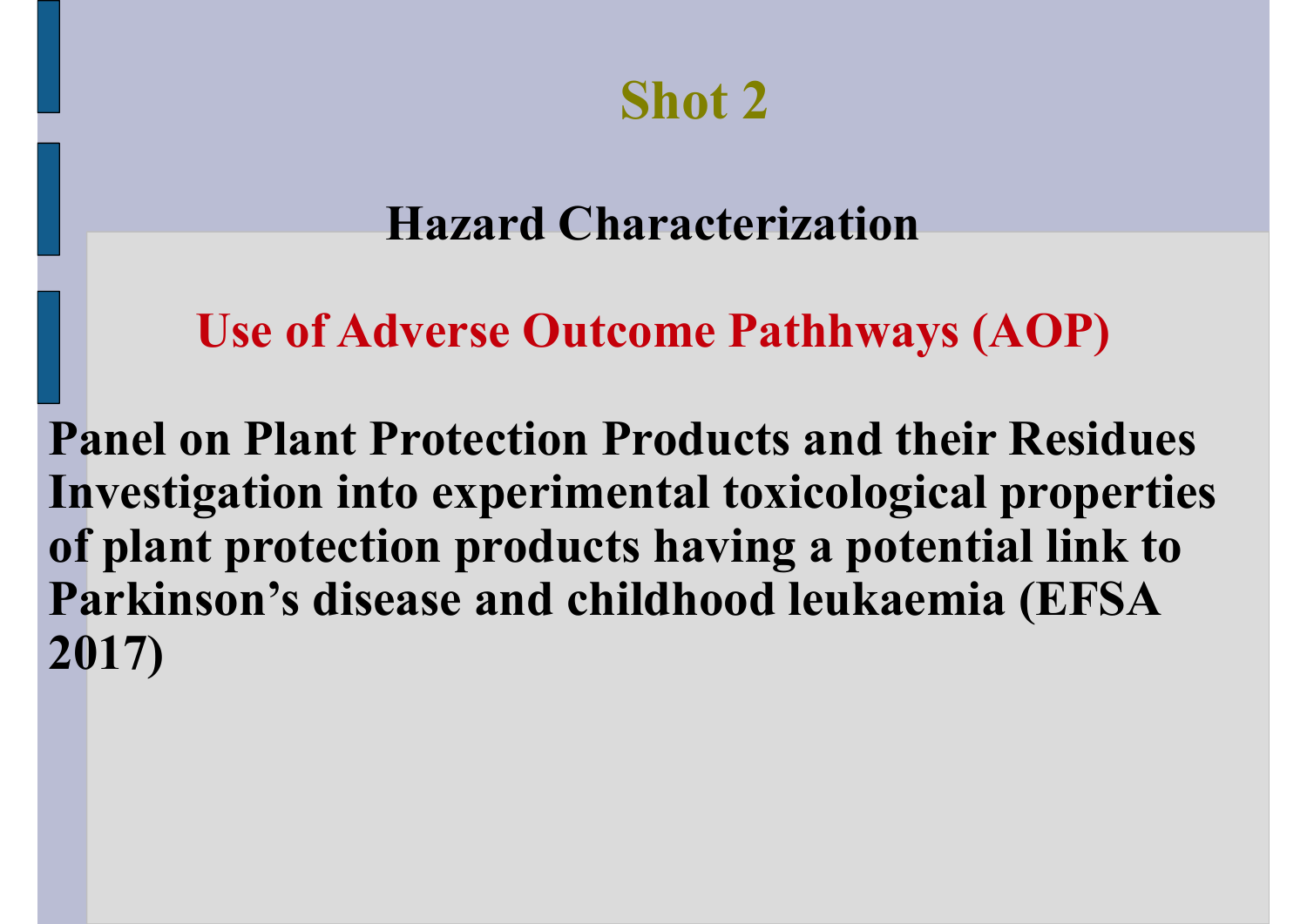### *A new tool* **supported by important** *international effort at OECD* **, see the AOP repertory https://aopwiki.org/**

**standardized, formal, transparent way to describe and report the chain of events leading from the first interaction of** *any* **chemical with a molecular target (molecular initiating event = MIE)**

**to an adverse outcome (AO: a disease, a eco/toxicological effect)**

**MIE and AO are sequentially linked by biologically plausible and essential key events (KEs) at subcellular, cellular, tissue level**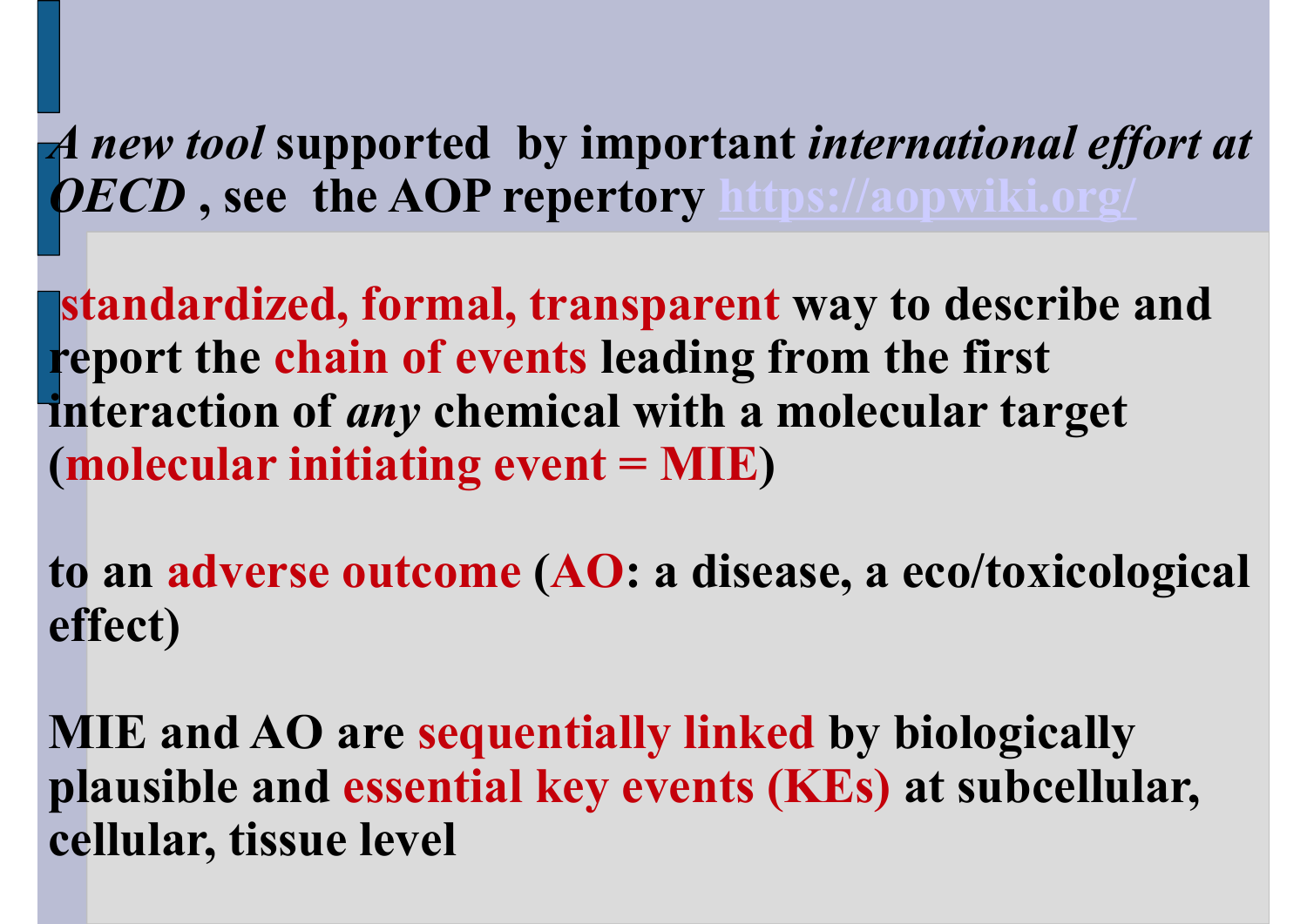### **(EFSA 2017) Parkinson disease:** *two MIEs* **(binding to mitochondrial complex I** *and* **initiation of redox cycling process)**

**l**

*converge in a sequence* **of KEs (mitochondrial dysfunction, impaired proteostasis, degeneration of dopaminergic neurons of the nigrostriatal pathway)** *leading to* **parkinsonian motor deficit**

**Infant leukemia: (***one big hit in utero***) MIE 'in utero topoisomerase II poisoning' leading to AO through** *a single* **KE 'in utero MLL chromosomal rearrangement'.**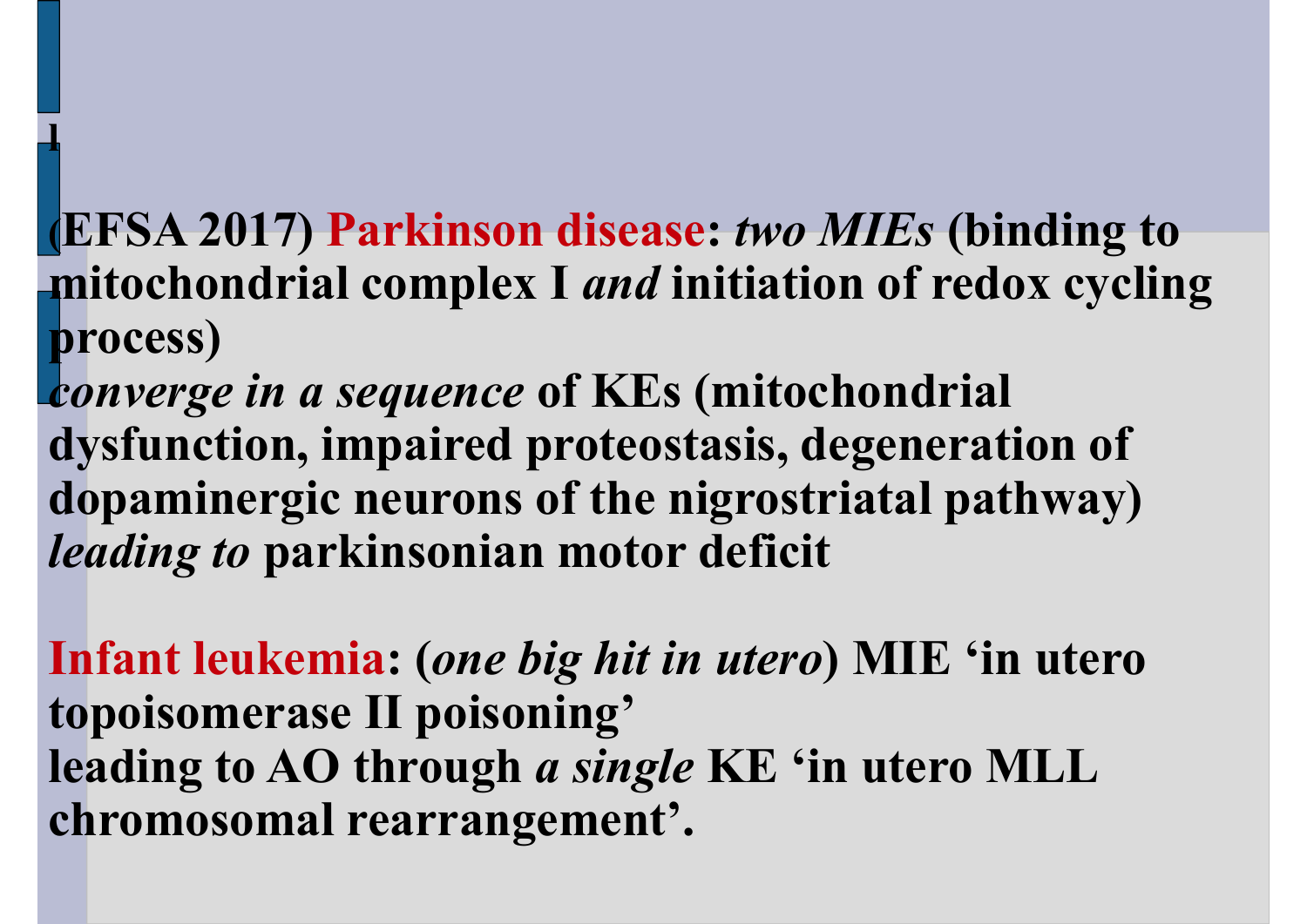#### **Interesting science.. but** *why* **risk assessors should bother about AOPs?**

*any* **chemical triggering the upstream molecular/cellular events with sufficient intensity has the potential to perturb adversely the downstream physiological pathway = assess the plausibility that a chemical with a mechanism "X" is invlved in the AO "Y", e.g., (AOP 18 from AOPWiki) PPARα activation in utero leading to impaired fertility in males**

#### *In practice*

**- assess the biological plausibility of epidemiological associations (pesticides associated with Parkison disease and pediatric leukemias, EFSA 2017) - new regulatory development for pesticides and biocides (EFSA/ECHA, 2018): endocrine disruptors has to be identified based on adverse effects in vivo that are plausibly linked to endocrine mode of actions - More in general, identify measurable** *(= "thresholds" to elicit the AO sequence)* **markers** *in vitro/in vivo* **to detect relevant mode of actions = great perspective for the development of** *in vitro* **testing)**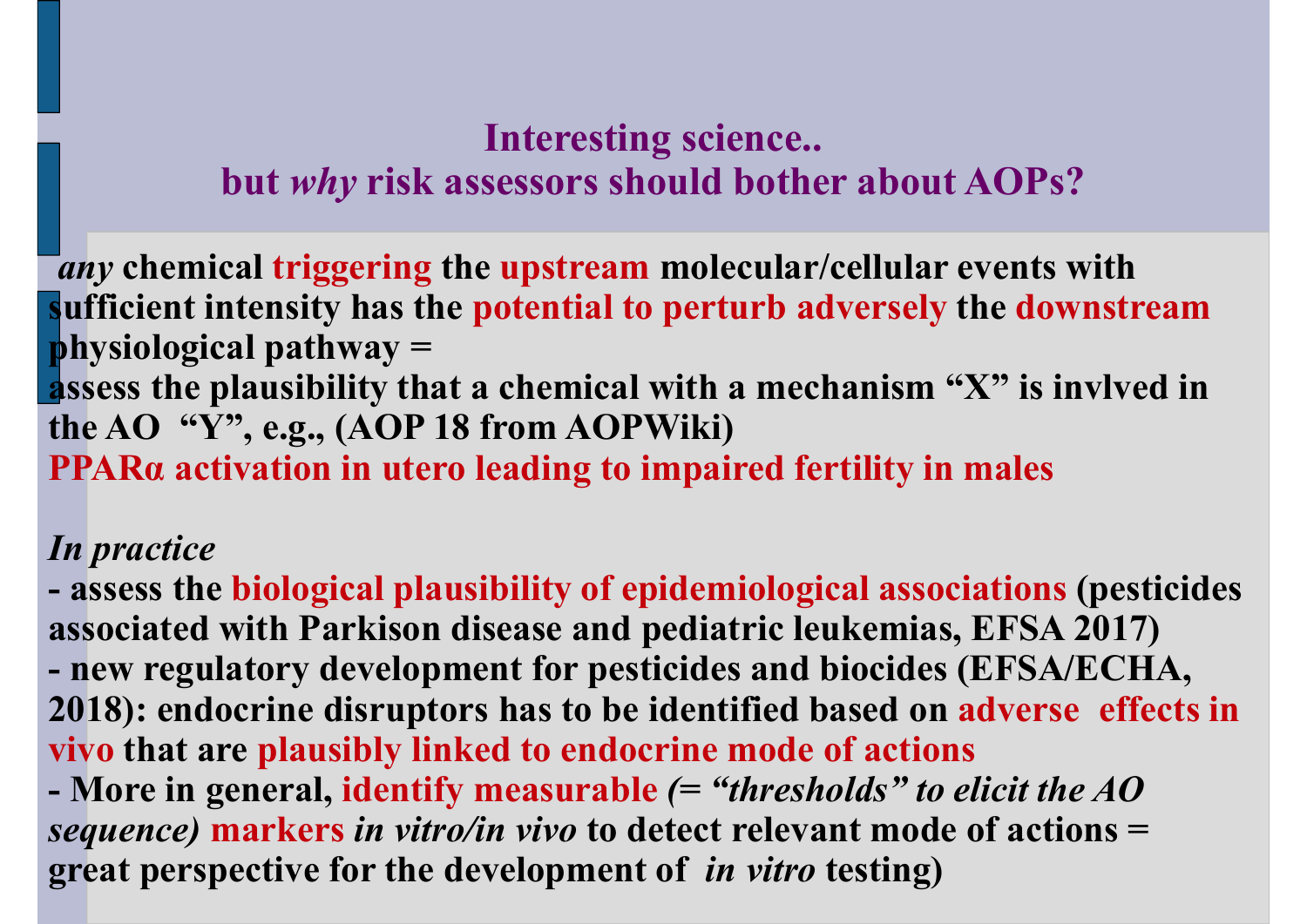## **Shot 3**

**Exposure Assessment**

### **Characterizing uncertainties in the exposure assessment of contaminants**

**Guidance on Uncertainty Analysis in Scientific Assessments (EFSA, 2018) Guidance on Communication of Uncertainty in Scientific Assessments (EFSA, 2019)** *And you might wish to look also at* **Mantovani A. (2018) Characterization and Management of Uncertainties in Toxicological Risk Assessment: Examples from the Opinions of the European Food Safety Authority. Methods in Molecular Biology, 1800: 219-29.**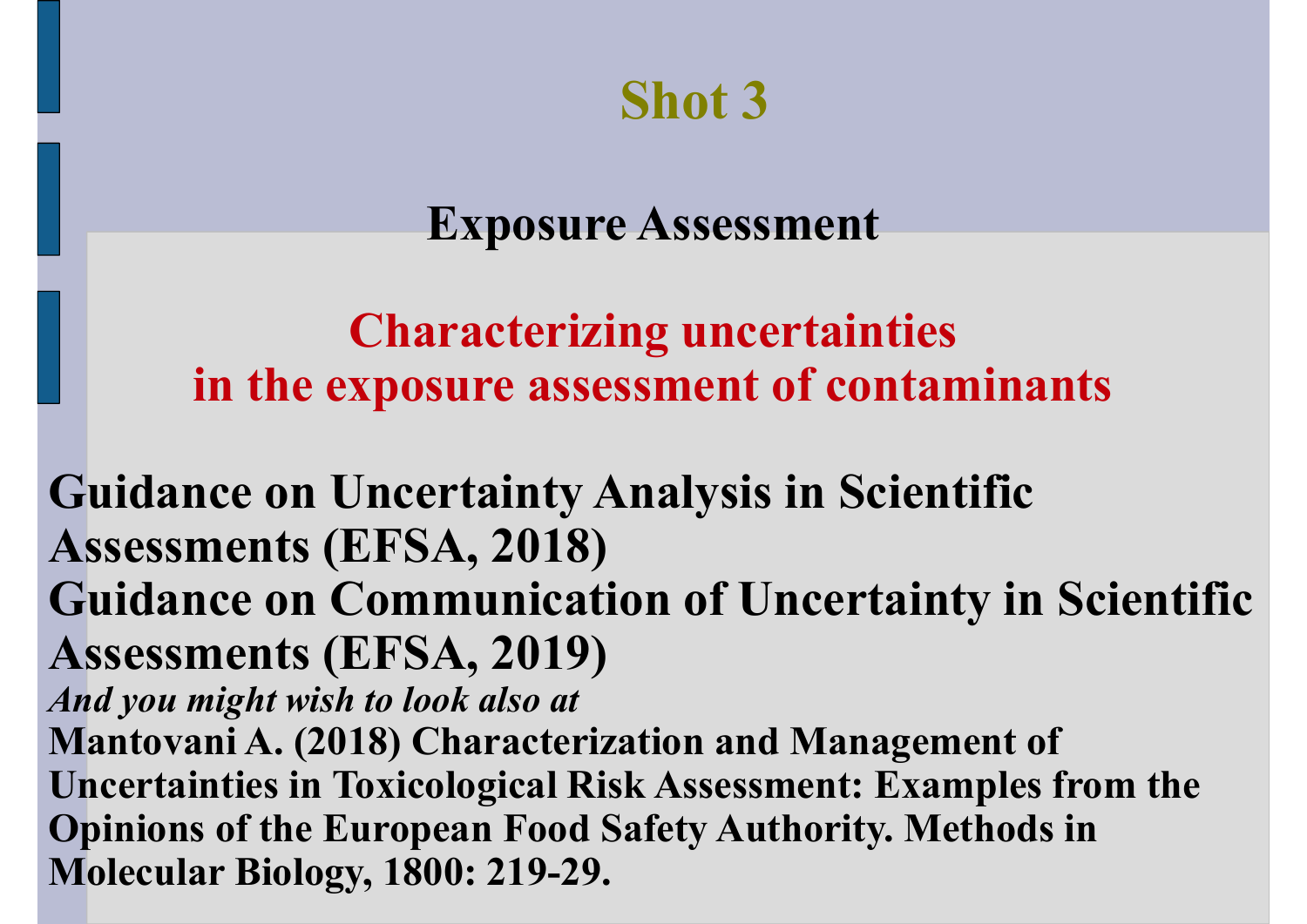**Uncertainties = gaps in knowledge and/or data sets and/or methodologies that can exert an unwanted influence on the outcome of a risk assessment.**

**In principle, a certain presence of uncertainties is unavoidable, thus, transparent identification, description and weighing Weighing = influence of a specific uncertainty in what direction (making less or more conservative an assessment, or unknown)**

**and with what strength (weak, medium strong, unknown influence)**

**Appraisal of impact might be difficult for specific uncertainties (= direction +/-), but**

**- the combined effect of identified uncertainties should be evaluated**

**screening the assessment for uncertainties needing a detailed appraisal**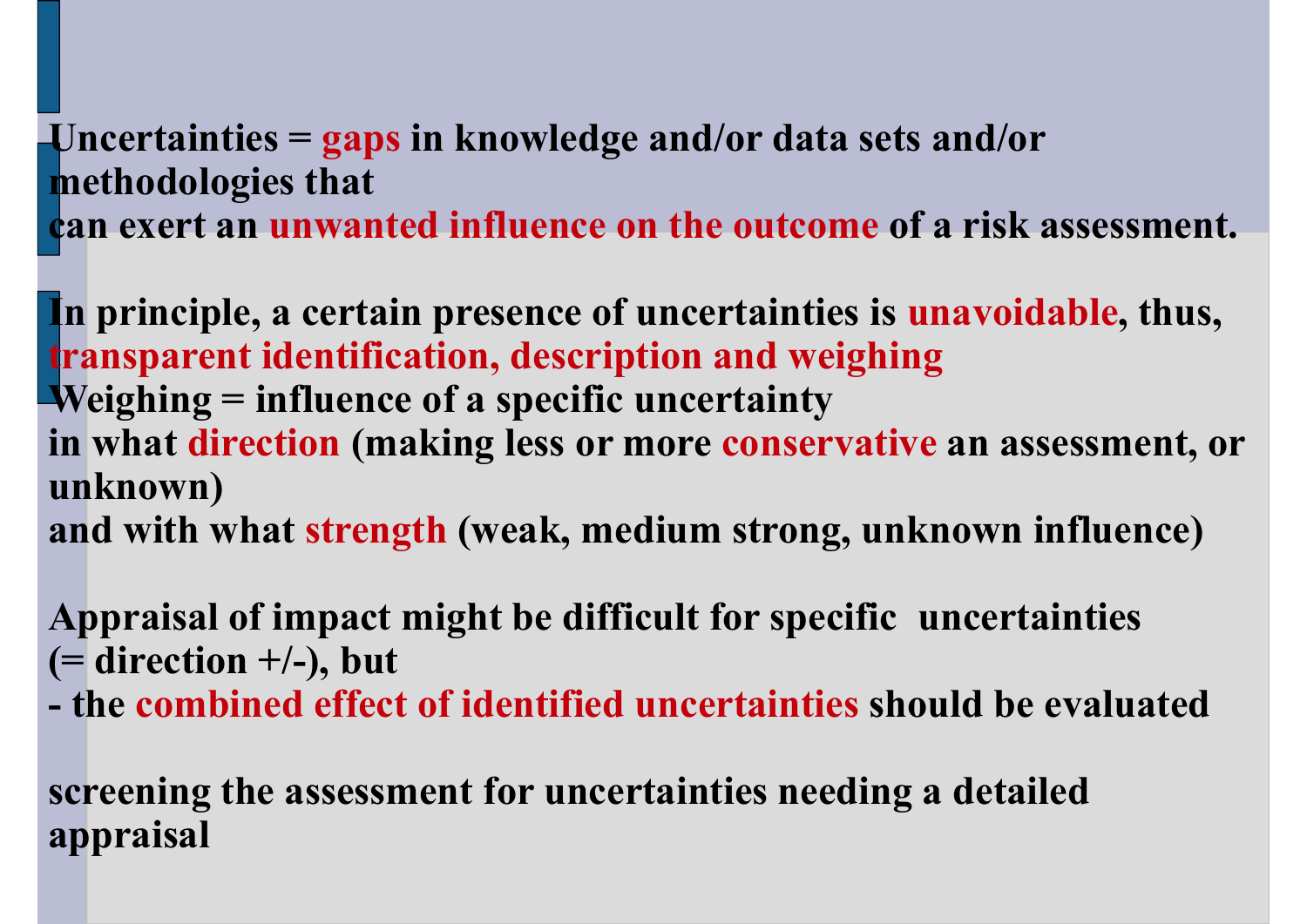*Exposure: a main uncertainty for assessing contaminants on which data are not routinary collected (contrary to dioxins, aflatoxins, etc.)*

**The persistent perfluoalkylated PFOS and PFOA (2018)** *Issues (actually shared with other contaminants)* **- uneven geographical distribution of data collection (data mostly from a** *few EU Countries***) - non-standarized (= inadequately comparable) methods for sampling and/or analysis of food commodities - analytical methods of insufficient sensitivity (often too high LOD/LOQ, and too high % of left-censored data)\* - human biomonitoring data: insufficient knowlege on the factors influencing variability within and among populations**

**\* studies using good sensitivity methods confirm occurrence in foods at levels close to lower bound (LB) estimates (deriving mean/median considering values < LOOD/LOQ = 0), and median LB data are consistent with median population blood serum levels. Thus, LB estimates lead to only a weak underestimation of risk**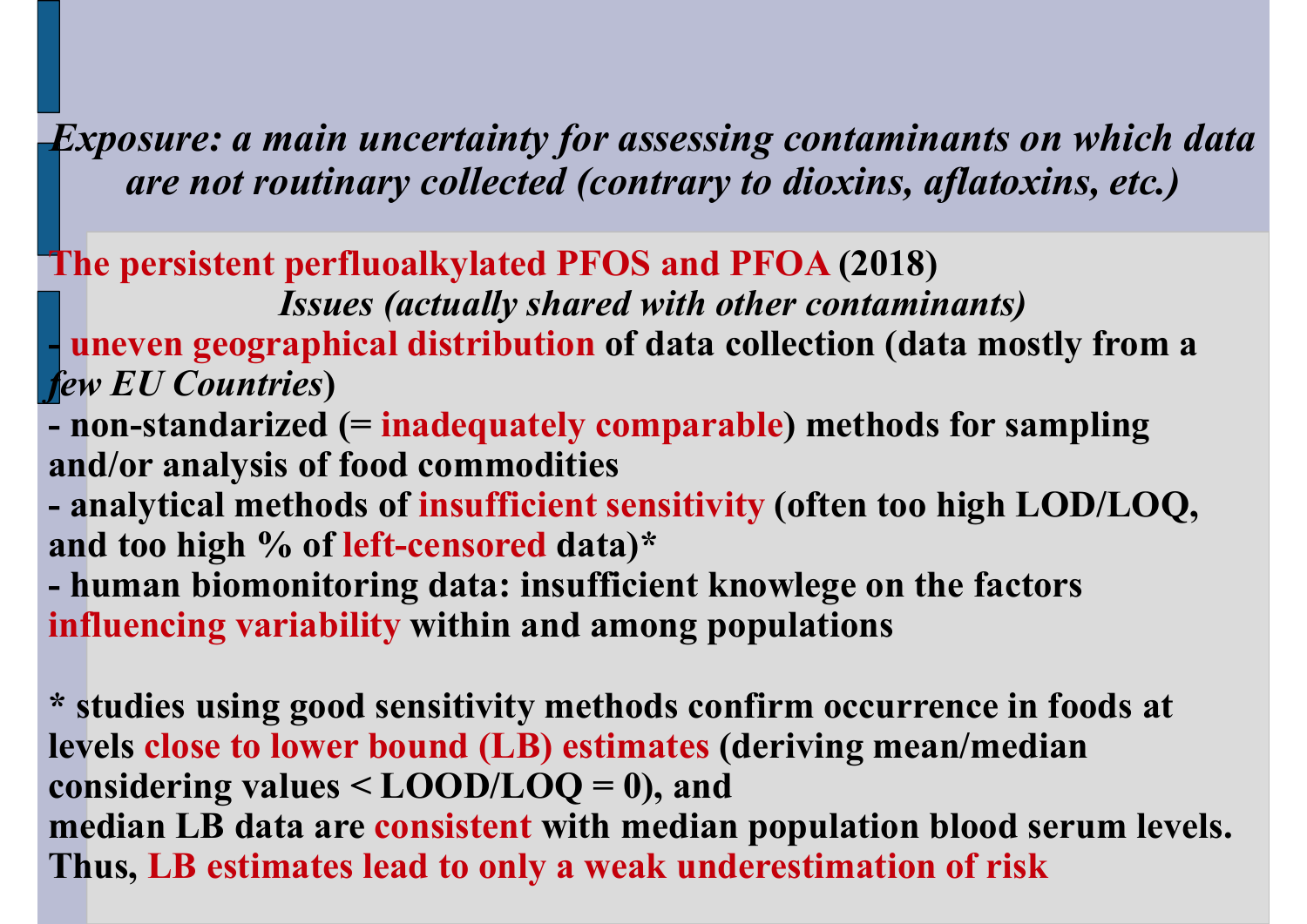### **Shot 4**

#### **Risk Characterization**

### **The issue of mixtures**

#### **Guidance on harmonised methodologies for human health, animal health and ecological risk assessment of combined exposure to multiple chemicals (EFSA, 2019)**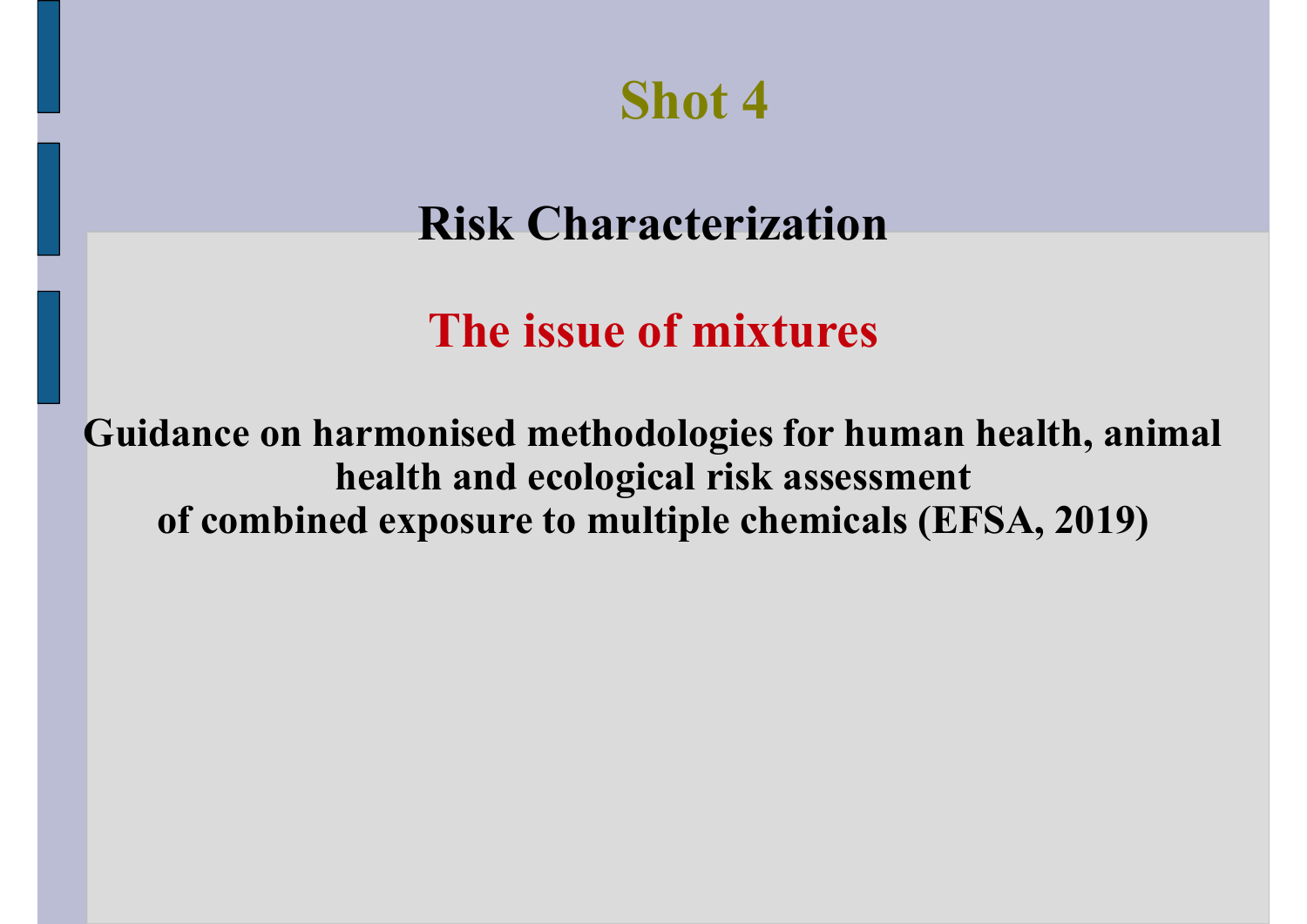**Risk assessment faces the challenge of real life The preliminary step of problem formulation is important: the demarcation of the problem is more complex for mixtures Description of the mixture sets the srage for Hazard Identification**

**Whole mixture approach: the whole mixture is evaluated in the same way as for a single substance (should** *not vary in composition* **over time! e.g., wastewater effluents)**

**Component-based approaches: must include the grouping of chemicals within mixture into assessment groups Dose addition is default assumption: components are treated as if having a similar action, while potency may vary and each component contributes to the combined effect through its concentration-potency ratio**

**Interactions (enzyme induction, inhibition of repair, including** *synergism* **etc.)** *might* **be considered at low (i.e., below "threshold") exposures if data-supported (melamine and cyanuric acid from food contact materials form a covalent complex with much enhanced nephrotoxicity, EFSA 2010) = case-by-case extra uncertainty factor**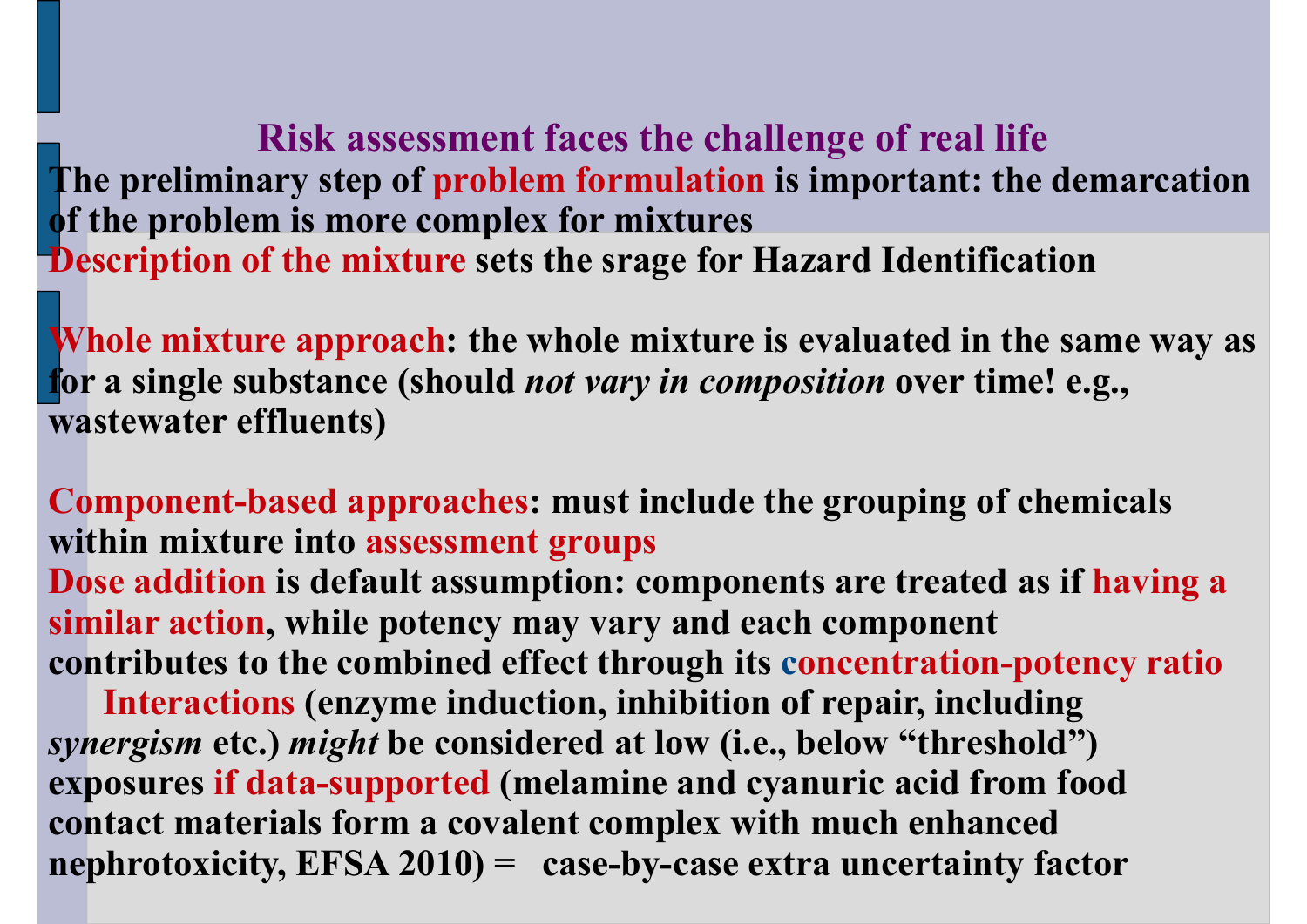**Mineral oil hydrocarbons in foods (EFSA 2013) from food packaging and lubricants.**

*Description***: saturated (MOSH, alkanes and cycloalkanes) and aromatic (MOAH, polyaromatic hydrocarbons); mixture complexity makes it impossible to resolve MOH mixtures into individual components.**

**Estimated** *total* **MOSH exposure: 0.03-0.3 mg/kg b.w. per day, with higher exposure in childrer. Much lower for MOAH The No-onserved-adverse-effect-level for critical effect (liver granulomas in rats) of the** *most potent* **MOSH investigated used as a conservative (many uncertainties) Reference Point for MOSH exposure.**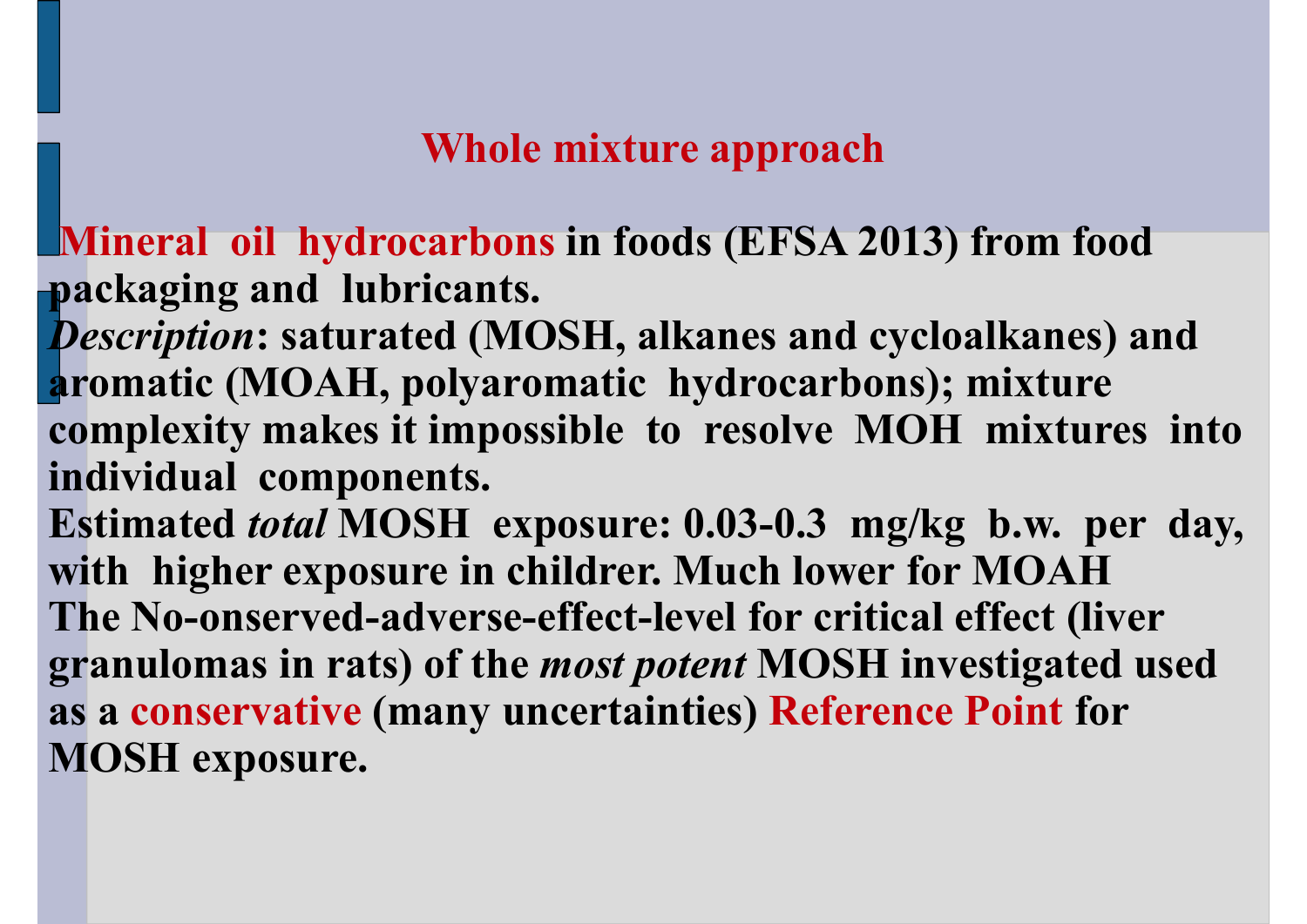#### **Component-based approach**

**Multiple pesticide residues are yearly found in over 20% of samples of fruits and vegetables in the EU.**

**Cumulative assessment grouping (EFSA 2013) based on I) dose addition and ii) phenomenological (***in vivo***) effects in regulatory studies,** *always available* **even when (often) the underlying mechanisms are not understood.**

**Scientifically justified, e.g.: inhibition of thyroid peroxidase, increased clearance of thyroid hormones, etc. all converge into hypothyroidism**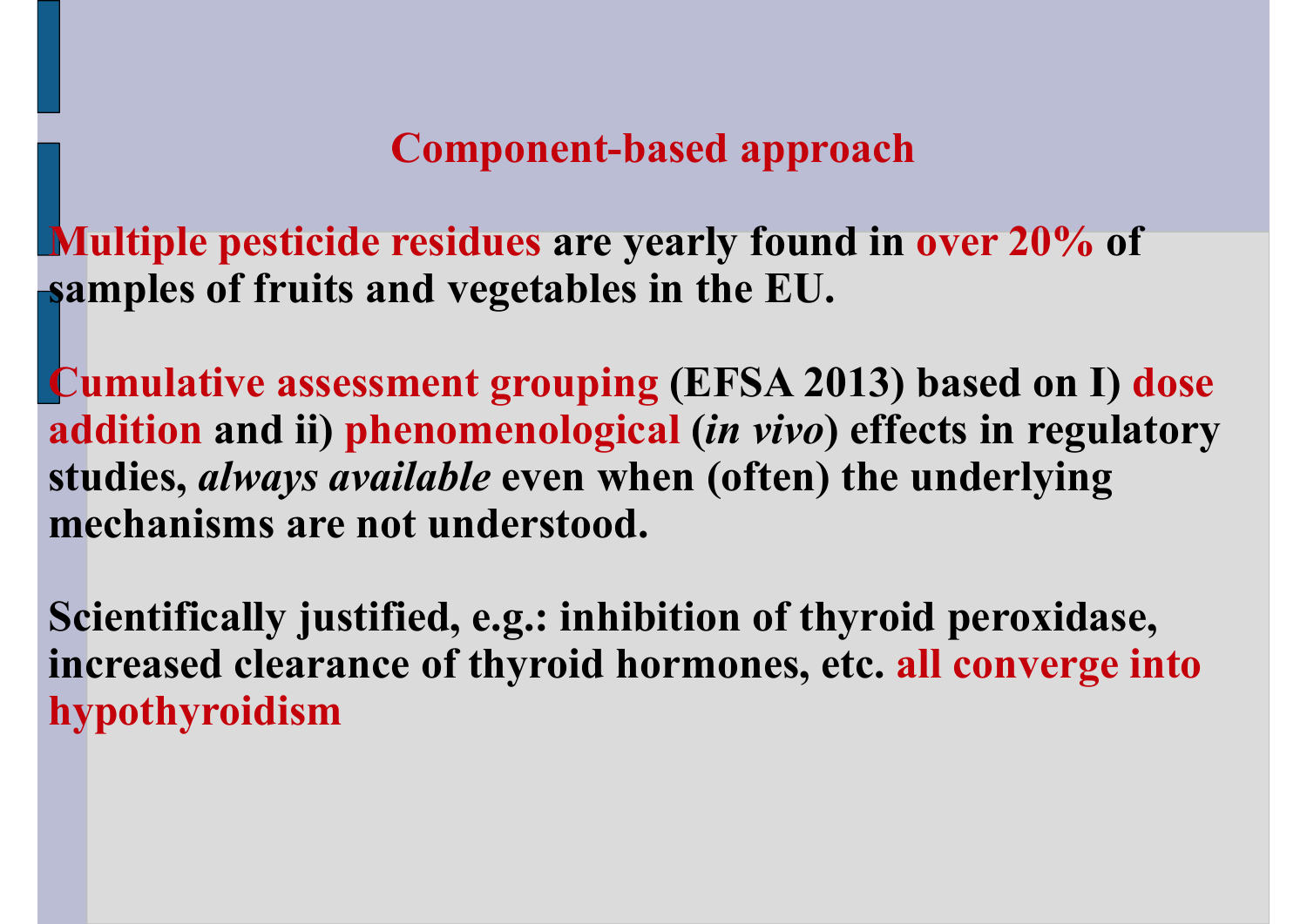#### **RECENT UPDATES**

**The assessment of multiple pesticide residues is evolving and might provide a model for component-based approaches**

**c***umulative assessment groups of pesticides for their effects on* **the nervous system (public consultation closed on 2018) "For an efficient use of resources,...it is recommended to focus the assessment to the specific effects on the** *motor division* **and on brain and/or erythrocyte** *acetylcholinesterase* **inhibition because the highest risks are expected to be observed for these effects."**

**on the thyroid (public consultation closed on 2019)**

**"For an efficient use of resources... the assessment of the combined risks...could be focussed on hypothyroidism because the highest risks are expected to be observed for this effect."**

**A RIVM-EFSA project to develop the exposure part to be completed on June 2019 upon refinement with real-life aspects: a more precise use of consumption data and of information on the effects that processing of food has on residue levels.**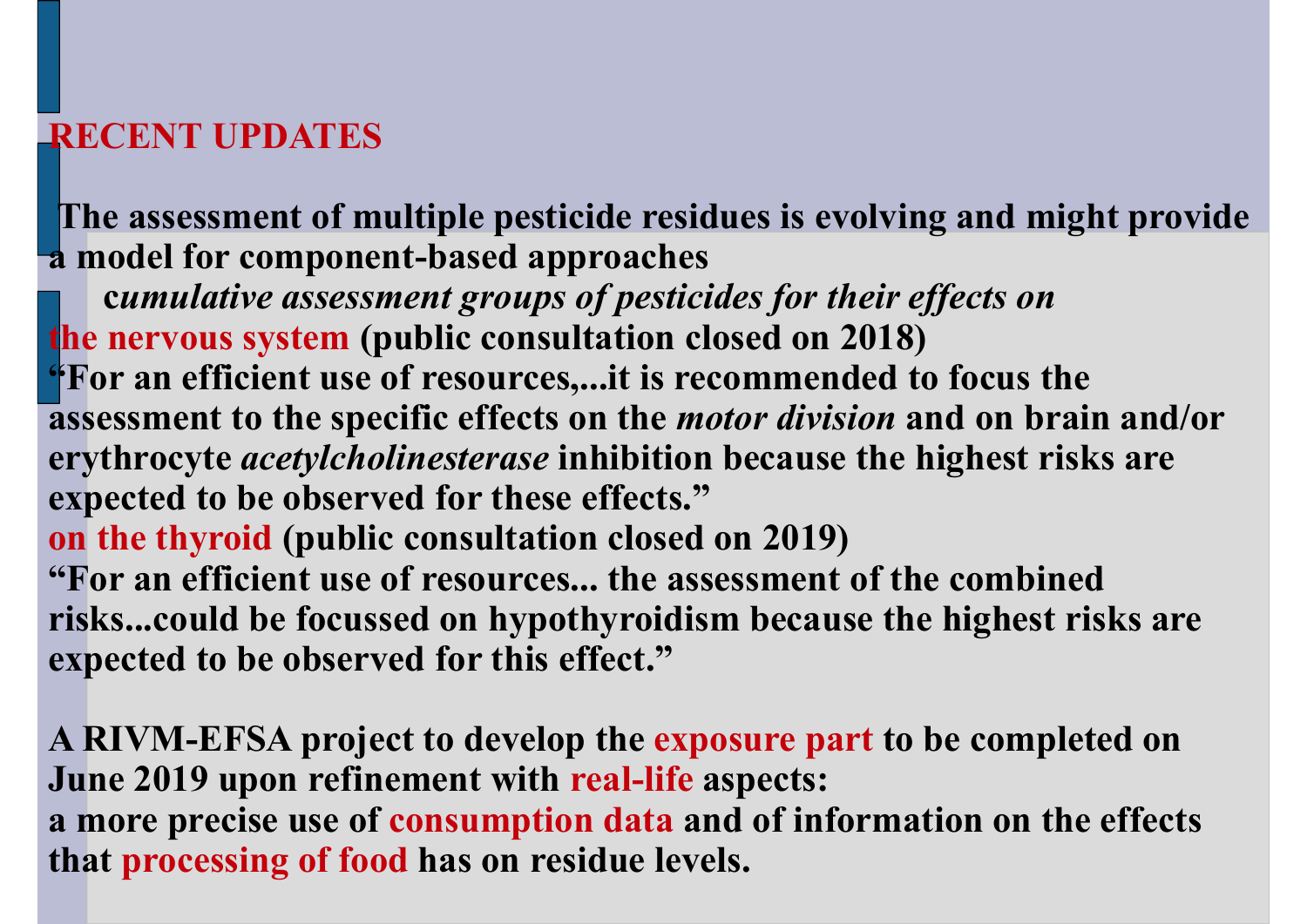